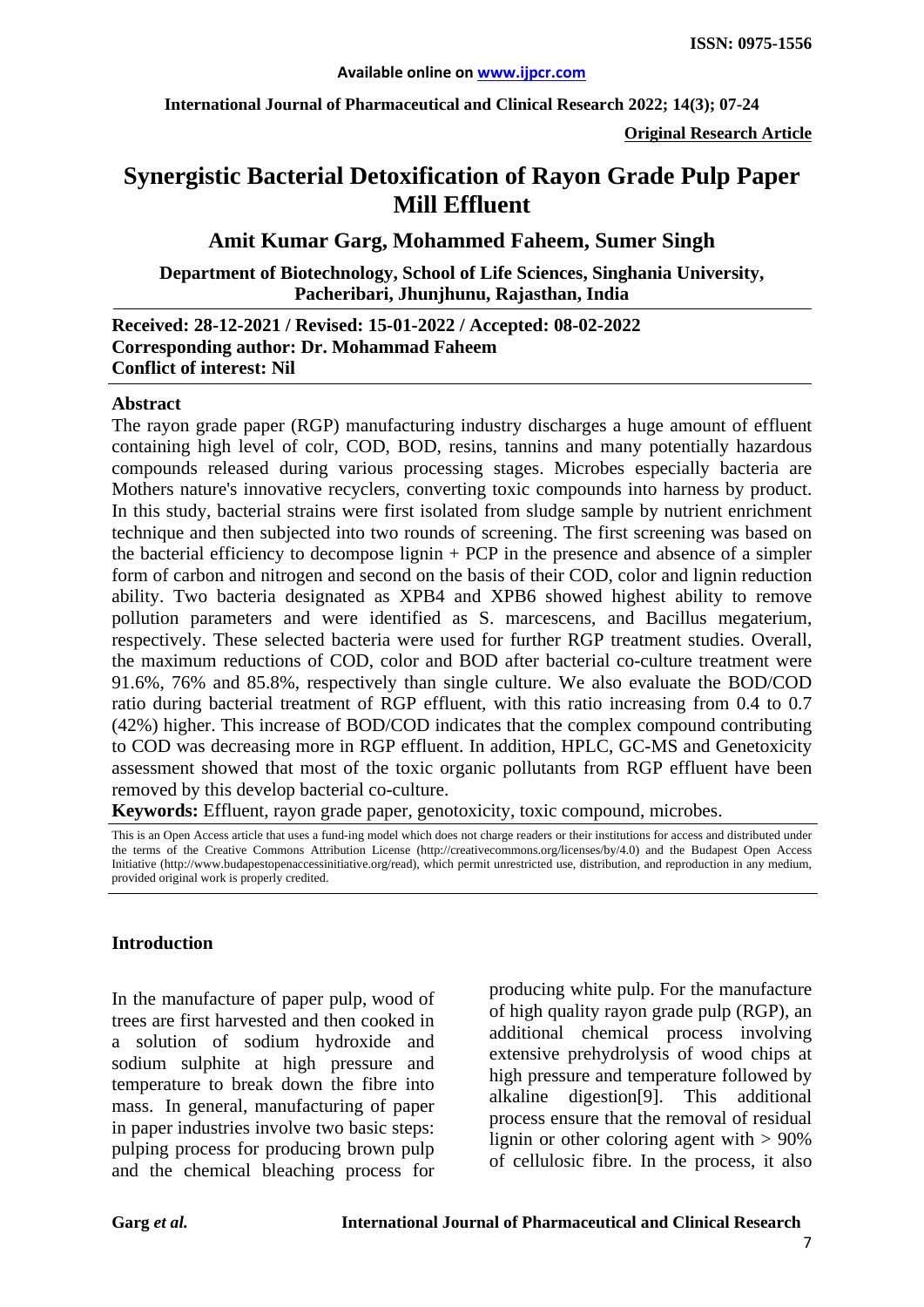generates a huge amount of colored effluent. However, high color of RGP effluent is due to the presence of lignin and its chloroderivatives. Due to its heterogeneous structure, lignin is somewhat resistant toward microbial degradation. This RGP effluent also contains high level of COD, BOD, resins, tanines and several potential chlorinated compounds[2,26].

Even after conventional treatment, a significant number of recalcitrant compounds such as 2 methoxyphenol, benzene carboxylic acid, phthalate etc remain in this effluent[1]. For the past 25 years, there have been reported that effluent released from various paper industries have the potential to negatively affect different flora and fauna[1,20,21,26]. Several authors reported that compounds such a chlorophenols, phthalate and its derivatives can cause toxicity at genetic level (genotoxic)[14]. Along with this, some authors also point out that these chemicals also have Endocrine disrupting ability[12,22] and this degree of toxicity turns this RGP effluent into Pandora box of waste chemicals. Therefore due to the complex and toxic nature of this RGP effluent, it is not so easy to completely eliminate it by traditional biological treatment methods.

In recent years many physical (microfiltration, photo-degradation, adsorption) and chemical methods (ozonation, oxidation, sedimentation) have been developed and adapted to reduce the pollution parameters from pulp paper mill waste. Further improvement have been observed in the removal of various organic pollutants from paper effluent by incorporating a hybrid method such as biological process followed by physicchemical methods. On other hand, these systems require modification in existing treatment facilities available with paper industries. Therefore, any approach that proposes to look at existing effluent treatment services with better effectiveness would be more preferable and suitable for the paper industries.

Microbes are Mothers nature's innovative recyclers, converting toxic compounds into harness by product. In attempts so far in bioremediation methods, most of the literature has been limited to a few species of white rot fungus due to the presence of non specific extracellular enzymes (LiP, Laccase)[19]. But bacteria appear to be more effective than fungal strains at reducing pollution parameters from alkaline paper mill effluent, as they have greater environmental adaptability and biochemical versatility then fungal strains[7]. In addition, fungi typically grow at acidic pH and lowering the pH of entire effluent prior to apply a fungus system may not be cost-effective. Several bacterial strains belonging to verity of genera degrade different components of paper effluent. However, most of the studies were limited to the removal of toxic chemical by pure /single bacterial culture with model lignin<sup>[10,13,25]</sup>. The results of such studies are not relevant to the field because in nature microorganisms mostly grow in mixed culture. Some authors emphasize that, when mixed culture are used, substrate competition and cross inhibition can severely affect microbial growth and time lag of biodegradation. During lignin degradation, one strain produce toxic intermediate compound that are reducing syntropic manner by and other bacterium. Therefore, the present investigation focuses on removal of different toxic compounds from RGP effluent at high pollution loads. This work has been extended to toxicity assessment of bacterial treated and untreated RGP effluent that would be useful for the management of pulp paper mill effluent.

### **Material and methods:**

**Description of sample and sampling methods**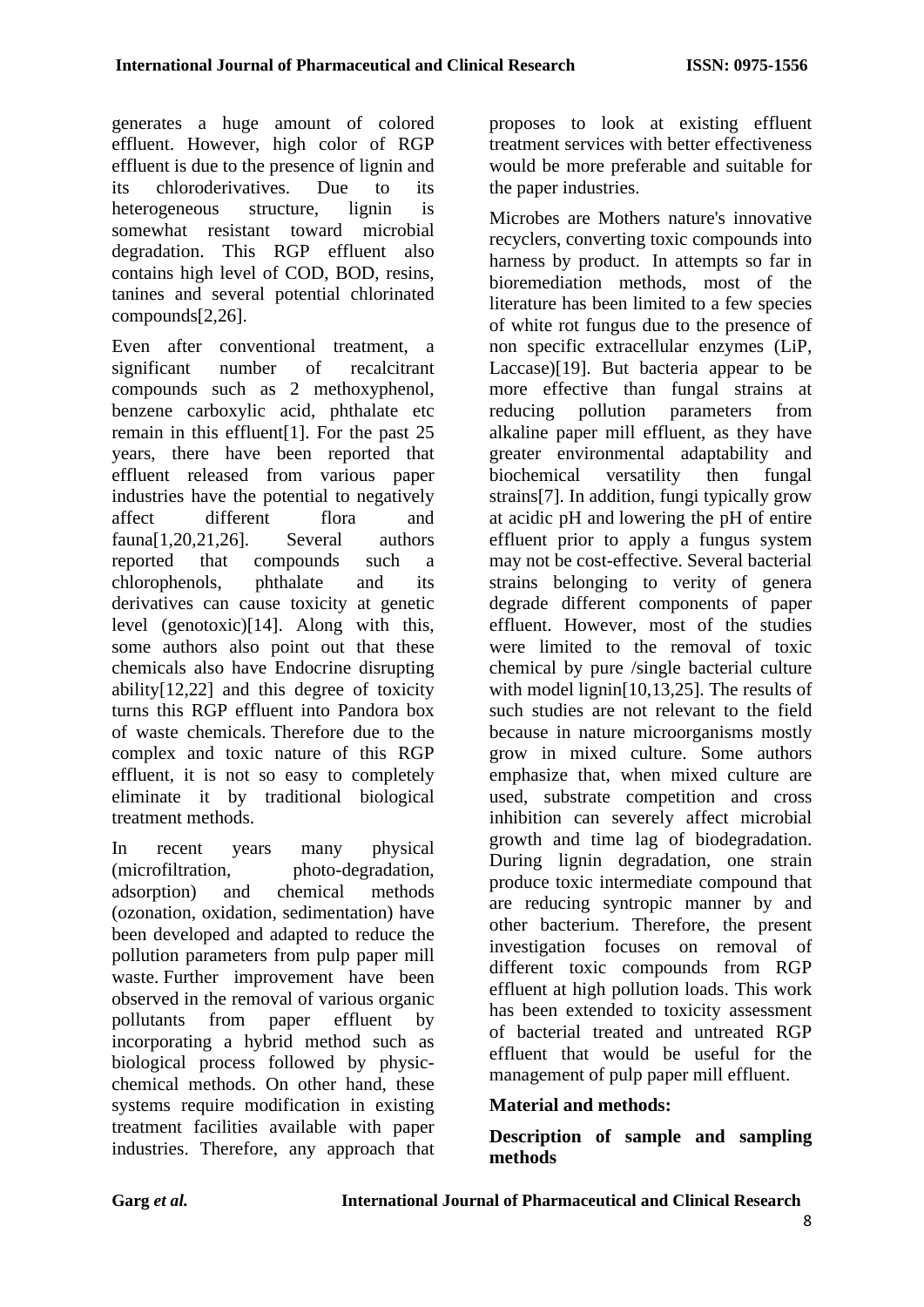The rayon grade pulp paper mill effluent samples were collected from main outlet channel of *M/S* Century Paper mill, lalkuan, Nainital, Uttarakhand, India in pre-sterilized container (10 litter capacities). Samples were brought to the laboratory and keep under 4°C until analysis. This RGP effluent sample was used for physic-chemical analysis, biodegradation studies and characterization of organic pollution before and after degradation experiment. For isolation of aerobic bacteria, the sludge sample was collected in a 500 mL beaker at the same location.

## **Chemical texture of pulp paper mill effluent**

The physic-chemical analysis such as total solid, dissolve solid of RGP effluent was done according to the standard protocol given in[3] (American Public Health Association).The pH and electrical conductivity (EC) of effluent sample was analysed with the help of selective electrode (Thermo Orion Model 960). Before EC measurement the electrode was calibrated at room temperature (25°C) with the standard (1413 µS/cm and 12900µS/cm). The alkalinity of sample was done by titration method[3] (Method number: 2320B) with the help of standard solution of sulphuric acid solution (0.1N). Other parameters such as color by Cobalt Platinum method, Phosphate by Stannous chloride method, Sulphate by Turbidimetric method, Biological oxygen demand (BOD) by 5-day test and Chemical oxygen demand (COD) by Open reflex method were analyzed.

#### **Media composition and source of bacteria**

The Final effluent amended with 0.5% glucose and 0.1% peptone having following characteristics: lignin: 2283 mg/l, Color: 1995 copt, BOD: 1288 mg/l, COD: 3092 mg/l, sulphate: 750 mg/l, nitrate: 20.77, iron: 9.08, nickel: 2.01, lead: 1.01 and Phosphate: 35 was used for final screening and further bacterial degradation study.

### **Isolation, screening and identification of potential bacteria**

One gram sludge sample was transfer aseptically to final effluent. Flasks were kept on shaking incubator at 120 rpm for ten days at 30°C (New Brunswick, Innova-4230 USA). When sample showed reduction in color and COD then we took 0.1 ml sample and spread on lignin amended solidified plates with 15 gm/L agar (HiMedia, India). Plates were kept in incubator at 36 °C until colonies developed. Twelve purified bacterial strains designated as XPB1, XPB2, XPB3, XPB4, XPB5, XPB6, XPB7, XPB8, XPB9, XPB10, XPB11 and XPB12 were screened first on the basis of presence and absence of carbon and nitrogen source and second on the basis of their COD, color and lignin reduction potential. Further, identification of final screened bacteria was further subjected into identification process by classical biochemical methods. **Two bacteria designated as** XPB4 and XPB6 showed highest ability to remove pollution parameters and were further identified by biochemical method as *S. marcescens*, and *Bacillus megaterium*, respectively. These selected bacteria were used for further bacterial treatment studies.

### **Removal of toxic pollutants by axenic and co-culture condition**

Transfer a 4% (v/v) overnight grown bacterial suspension of constructed coculture (inoculum size 2.9 x 105 and 2.6 x 105 for *S. marcescens*, and *Bacillus megaterium*, respectively) aseptically to the 250 ml flask containing a 95 ml RGP final effluent. Samples were taken every day and end of experiment and analyzed for pollution parameters (colour, lignin, COD and BOD) and toxicity assessment. During the treatment of RGP effluent, the dynamics of cell growth (by cfu/ml), pH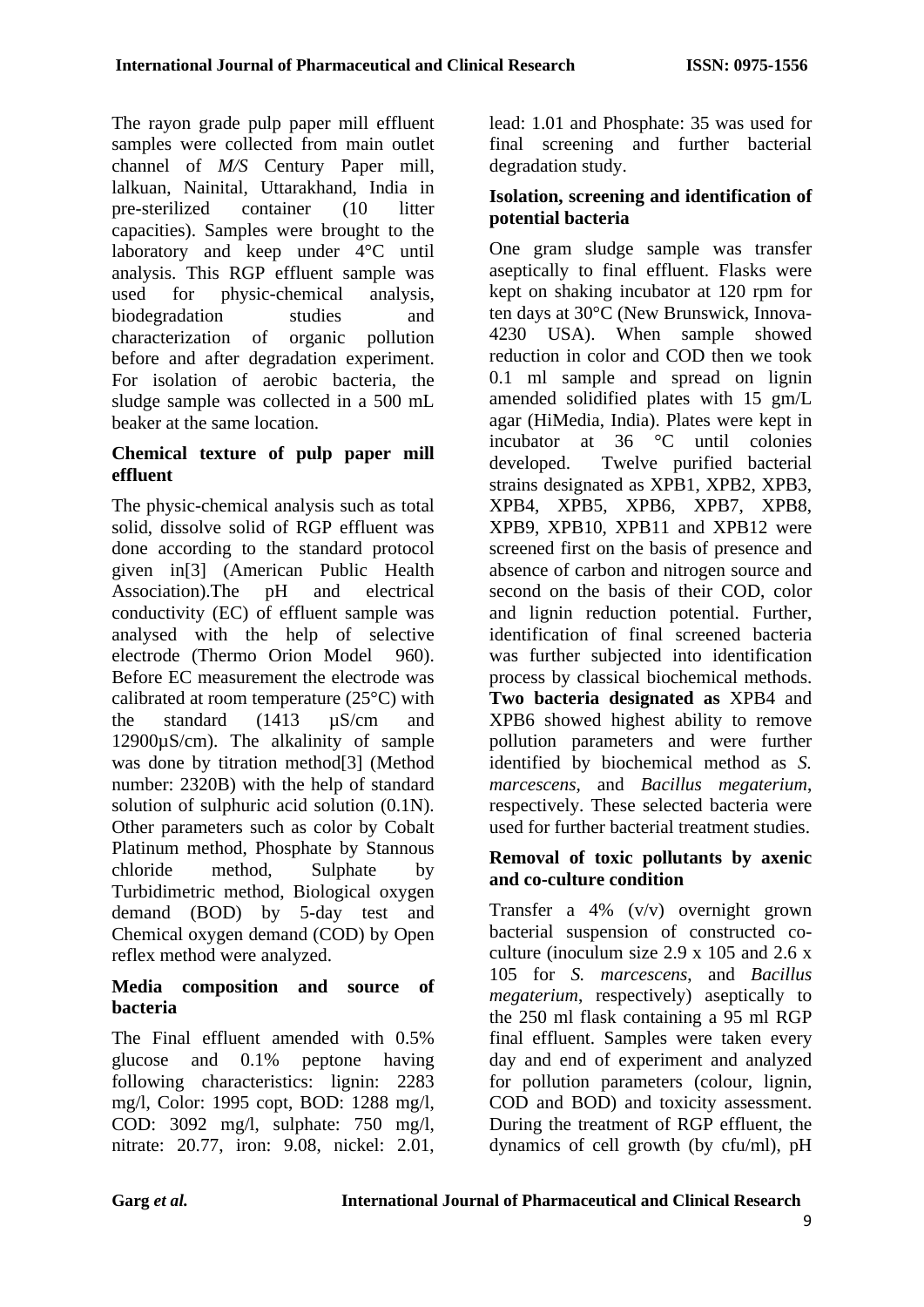and enzyme activity[9] of bacterial strains were analysed. The BOD/COD ratio was also calculated by method given by[16].

### **Metabolite characterization by HPLC and GC-MS**

After bacterial treatment, degraded samples with their respective control were centrifuged at 10,000 rpm and acidified (pH 1-2) with 0.1 HCl. for qualitative estimation of organic compounds from RGP effluent was done according to method of[1] with minor modification. In brief, 50 ml of was taken degraded samples with their respective control in separating funnel (100 ml) extracted with 50 ml ethyle acetate by shaking it at room temperature  $(35 \degree C)$  for 15 minutes. Organic layer was pooled together, collected and dried by using vacuum evaporator. Sample was reconstituted to 1ml prior to injection and ready for further studies (HPLC and GC-MS). For HPLC samples were analyzed using a (Waters, 515 HPLC), equipped with 2487 UV/VIS detector, via millennium software. A 10 µl Sample was njected followed by implementation of HPLC grade acetonitrile/ water (70:30) at a rate of 1 ml/min. Reverse phase C-18 column at 27 °C were used to analyze lignin at 280 nm.

For GC-MS analysis dry residues of ethyl acetate extracts were analyzed as trimethylsilyl (TMS) as described (Lundquist and Kirk 1971). The identification of low molecular weight lignin-related compounds derived after bacterial treatment was done by comparing their mass spectra with that of the NIST library available in the instrument and by comparing the retention time (RT) with those of authentic compounds available.

### **Genotoxicity evaluation after bacterial treatment**

### *Cell Line and their maintenance*

The main goal of this study was to assess the induced toxicity of RGP effluent on human epidermal keratinocyte cell line. This cell line is mainly used for evaluation of toxic potential for different chemical compounds. The toxicity profile of RGP effluent is very important for the evaluation of induced degree of toxicity on human, because ultimately human will affected by this effluent in different way. Hence, in this study toxicity test was performed with this cell line [1].

#### **Genotoxicity assessment**

Cells were grown in 96-multiwell black plates  $(2 \times 10^5 \text{ cells/well})$ . This 96 well plate were treated with four types of samples (CM-control/DMSO alone; untreated rayon grade paper mill effluent: UT; bacterial treated sample after  $5<sup>th</sup>$  day: BT5 and bacterial treated sample after 9<sup>th</sup> day BT9). After completion of treatment time, the exposed cells were mixed with low melting agarose and spread on slides. The slides were incubated in lysis solution for overnight at  $4^{\circ}$ C. They were washed with electrophoresis buffer and further incubated in the same buffer for 20 minute. Then electrophoresis was performed for 25 min at 22 Volt. After electrophoresis the gels were neutralized in neutralization buffer. Finally, the slides were stained with EtBr  $(15 \mu g/mol)$  for 5 min and dipped in chilled distilled water to wash off excess EtBr and cover slip placed in dark humidified box to prevent drying of the gel. Slides were scored using an imageanalysis system (Kinetic Imaging, Liverpool, UK) attached to a fluorescence microscope (Leica, Germany) equipped with appropriate filters (N2.1 excitation wavelength of 515-560 nm and emission wavelength of 590 nm). The comet parameters recorded were olive tail moment (OTM, arbitrary unit) and tail DNA (percent %).

### **Statistical Analysis**

Numerical data were presented in the form of mean and standard deviation. One way ANOVA with post hoc test were applied to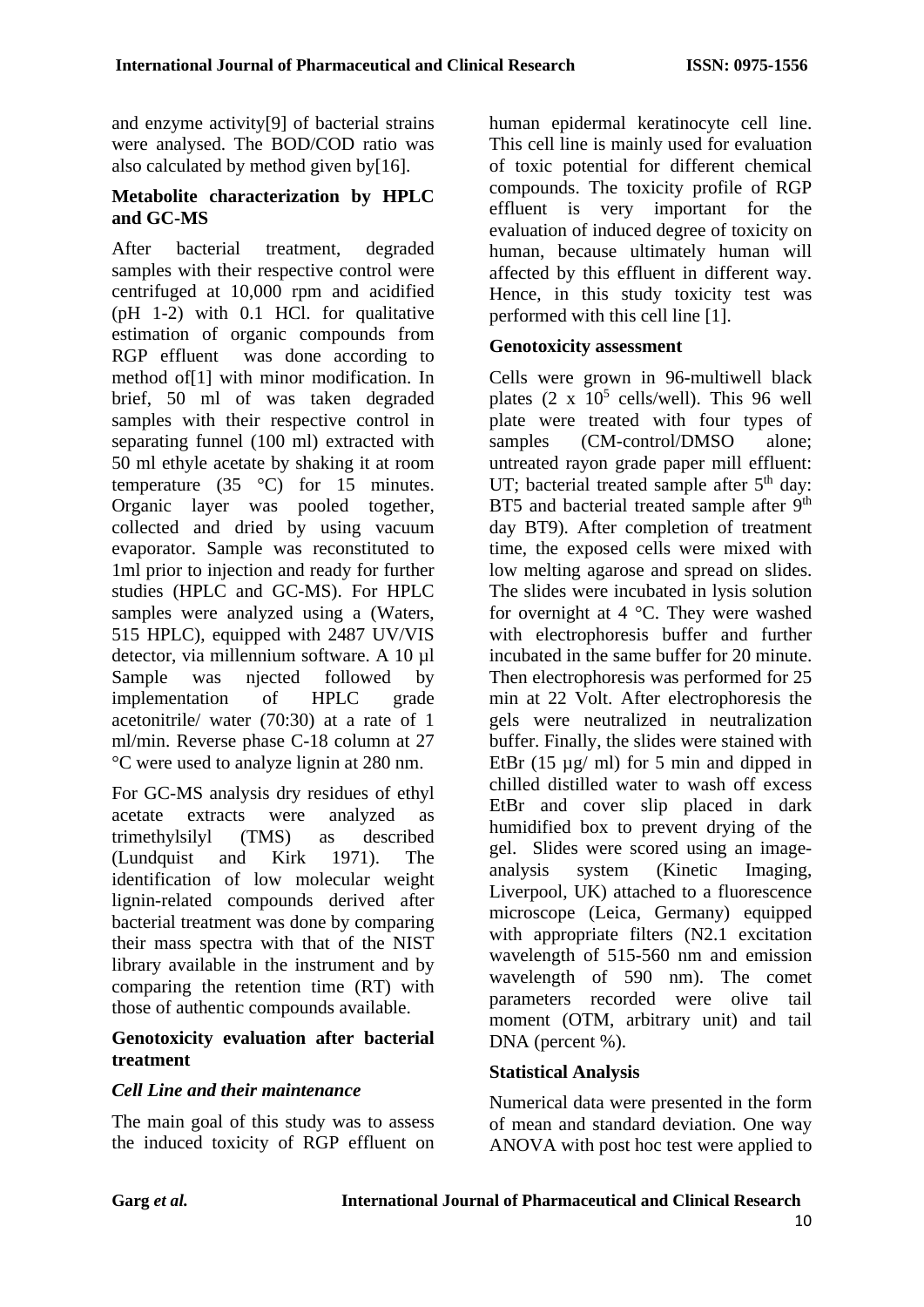analyze the significant difference in among physico-chemical parameters in screening and genotoxicity. Statistical analysis was carried out using the statistical package for the social science, version 22 (SPSS-22, IBM, Chicago, USA). The level of significance that means, p value was set as <0.05. Graphics were prepared by the help of SPSS and Prism Software.

#### **Results and Discussion**

### **Description of Study area**

In India, Century Pulp Paper Mill is one of the largest paper manufacturing industries exclusively in manufacturing of rayon grade paper (RGP). Apart from RGP, this paper mill is the largest manufacturer and exporter of boards, tissues and pulp in India with a capacity of about 1500 metric tonnes per day from a single location. It is continuously in operation since 1984 and has been a major player in the domestic and export market for this paper industry. This paper mill uses a variety of raw materials like wheat straw, bamboo, eucalyptus and bagasse to make paper.

### **Chemical texture of collected effluents**

Physico-chemical analysis is the basic tool that defines the nature and actual pollution load or condition of any industrial wastewater. The chemical texture and heavy metals data along with their statistical measures such as mean, median with standard deviation for the collected effluent are presented in Table 1. The pH and EC were 7.28 and 1639.7±85.6 found in RGP effluent. Usually the dissolved solids in natural water are mainly inorganic salts such as sulfates, chlorides, phosphates and nitrates of calcium, magnesium, sodium, potassium, iron, etc., and in addition to all these compounds, small amounts of organic matter and Dissolved gases[15]. The values of total dissolved solids (TDS in mg/L) in RGP flows were  $1207.8 \pm 18$ . According to various natural and international environmental agencies, water with TDS

above 500 mg/l is not considered desirable for drinking water supply, however where better water is not available, more mineralized water is also used. Water containing TDS > 500 mg/L causes gastrointestinal irritation in humans, so it was not recommended for drinking purposes in our Indian subcontinent.

A high mean value of color (1995.08±27.3 copt), BOD (mg/L)  $(1288\pm86.2)$  and COD  $(Mg/L)$  (3092±96.43) and lignin  $(2283.5\pm18.58$ mg/L) were showed in the RGP effluent. In fact, the color of pulp paper mill effluent is mainly due to lignin and its derivatives. The very high average values of sulphate  $(750.61 \pm 22 \text{ mg/l})$  and nitrogen in the form of nitrate  $(4.61\pm0.58mg/l)$  and nitrite  $(20.77\pm1.1)$ mg/l) were recorded in RGP effluent, respectively. The source of sulfate ions in the effluent is sodium sulfite which is used in the process of making brown pulp and the nitrogen present in the lignin contributes to the nitrate. In fact, the sodium sulfite used in pulp during paper making is the major source of ions, and the nitrogen in this effluent comes from the skeleton of lignin[26]. As we know, the discharge of inorganic matter such as sulfate, phosphate and nitrogenous wastes into the aquatic system causes many environmental problems like eutrophication in the aquatic ecosystem, especially in summer[24]. It is this same eutrophication that causes significant hammering of native species and the assault of exotic and opportunistic natives more tolerant to this kind of pollution. It may be noted that sulphate is responsible for the odor but has comparatively less effect on the taste of water than chloride. This result was consistent with an earlier report for fish life in the aquatic environment surrounding paper mill flows[5]. In addition, RGP effluent was found to have a low BOD/COD ratio (approximately 0.3-0.4) which is due to the lignin and chlorophenolic content which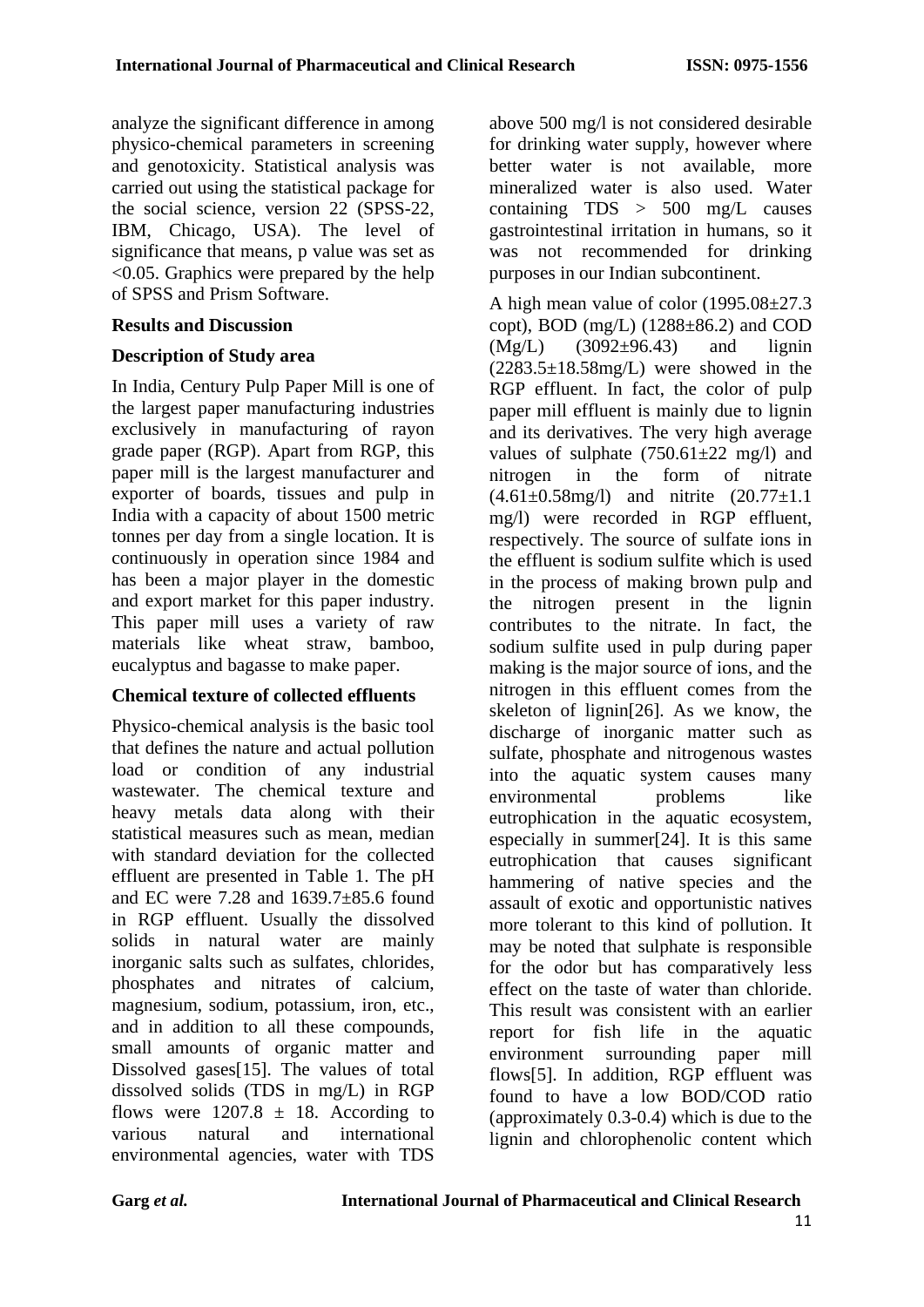offer higher COD and color payoff than BOD[9]. The adverse effects of pulp-paper wastewater with high loads of BOD and COD in aquatic systems have been reported by many authors[5].

The data obtained from heavy metal analysis are also present in Tables 1. The mean values of heavy metals (mg/L) of RGP effluent were recorded as 1.83 for Zn, 0.68 for Pb, 7.19 for Ni, 1.08 for Cr, 0.85 for Mn. Compared to other metals, Fe was found to have reasonably the highest concentration of heavy metals. The iron

present in water after a level can be very harmful for any kind of household chores. Various international agencies and the Bureau of Indian Standards have recommended 0.3 mg/l as the desirable limit and 1.0 mg/l as the maximum permissible limit of iron in drinking water[4]. The metals tested in this study except Fe, Ni and Pb were below the detection limit which may come from corrosion of the digestive vessels and possibly due to the bioaccumulation of these metals by the treatment plants.

| <b>Characteristics</b> | Unit         | Mean.   | <b>Median</b>  | Std.Dev. |
|------------------------|--------------|---------|----------------|----------|
| pH                     |              | 7.28    | 7.2            | 0.32     |
| Conductivity           | $(\mu S/cm)$ | 1639.72 | 1600.49        | 85.67    |
| <b>COD</b>             | (mg/l)       | 3092    | 3010.8         | 96.43    |
| <b>BOD</b>             | (mg/l)       | 1288    | 1300           | 86.16    |
| <b>TDS</b>             | (mg/l)       | 1207.83 | 11.36          | 18.09    |
| K                      | (mg/l)       | 6.847   | 6.654          | 1.08     |
| Lignin                 | (mg/l)       | 2183.5  | 2280.19        | 18.6     |
| Color                  | (CoPt)       | 1995.08 | 2000.1         | 27.3     |
| $Cl-$                  | (mg/l)       | 138.08  | 140.12         | 15.7     |
| T. Hardness.           | (mg/l)       | 406.59  | 332            | 6.66     |
| Ca                     | (mg/l)       | 32.04   | 34.09          | 5.04     |
| Mg                     | (mg/l)       | 72.08   | 75.41          | 1.53     |
| T. Alkalinity.         | (mg/l)       | 267.91  | 270.88         | 4.33     |
| NO <sub>2</sub>        | (mg/l)       | 20.77   | 23.64          | 1.06     |
| $SO_4^2$               | (mg/l)       | 750.61  | 736.45         | 22.04    |
| $PO4^{\overline{3}}$   | (mg/l)       | 35.07   | 34.06          | 1.77     |
| $F^{\dagger}$          | (mg/l)       | 0.86    | 0.912          | 0.05     |
| NO <sub>3</sub>        | (mg/l)       | 4.61    | 4.80.5         | 0.58     |
| Heavy metals           |              |         |                |          |
| Cu                     | (mg/l)       | 0.01    | $\overline{0}$ | 0.03     |
| Fe                     | (mg/l)       | 9.08    | 8.86           | 0.87     |
| Mn                     | (mg/l)       | 0.85    | 0.94           | 0.14     |
| Cr                     | (mg/l)       | 1.08    | 1.37           | 0.06     |
| Ni                     | (mg/l)       | 7.19    | 8.1            | 0.07     |
| Pb                     | (mg/l)       | 0.68    | 0.71           | 0.013    |
| Zn                     | (mg/l)       | 1.83    | 1.9            | 0.04     |

| <b>Table 1: Chemical Texture of RGP effluent samples</b> |  |  |
|----------------------------------------------------------|--|--|
|----------------------------------------------------------|--|--|

**Isolation and screening potential bacteria for reduction of pollution parameters of RGP effluent**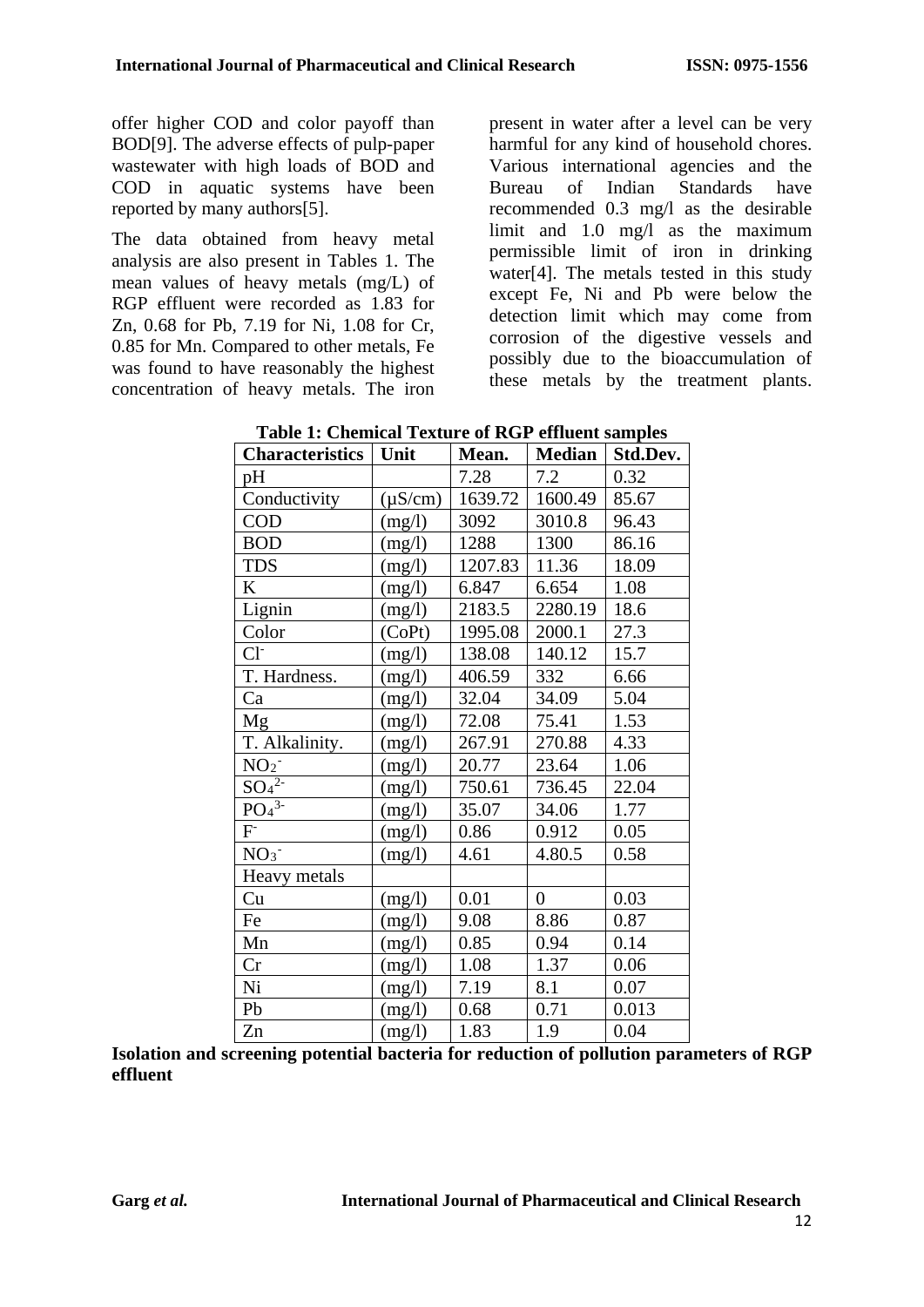Microorganisms can develop the ability to genetically modify themselves and remove xenobiotic compounds if they have been in their harsh environment for long periods of time. A variety of bacteria have been claimed over the years for pulp-paper effluent remediation, isolated from soils contaminated with waste released by the pulp-paper mill[1,17,11]. But the problem is that most of the works are on synthetic and model lignin and their model fails on real practical<sup>[11]</sup>. At the same time, reports on bacterial species are inconsistent as well as little compared to other organisms that can remove pollution from this RGP effluent[9]. These grounds require an ongoing search for additional efficient bacterial species that can be used to treat actual pulp-paper mill wastewater rather than model lignin.

A total of 18 bacterial species based on different colony morphologies were isolated from sludge on PCP and lignin amended agar containing 0.5% glucose and 0.1% peptone as co-substrate in medium. However, purification of these bacterial species by microscope revealed that only 12 of the 18 strains were pure. First screening of potential bacterial strains was based on the bacterial efficiency to decompose lignin + PCP in the presence of a simpler form of carbon (glucose) and nitrogen (peptone). Various concentrations of carbon and nitrogen such as 0%, 0.5% and 1.0% were added to the culture medium prior to sterilization. The bacterial growth pattern and color reduction dynamics are shown in Table 2. These

results suggest that most bacterial strains were unable to grow without additional carbon and nitrogen sources. The bacteria XPB1, XPB2, XPB3, XPB7, XPB8, XPB9, and XPB12 showed spectacular growth and discoloration up to 1000 ppm, but declined significantly thereafter. In addition, only a significant bacterial increase was observed at 1% glucose and peptone at all concentrations of lignin and PCP, but not reduced color. Because of this we found 0.5% glucose and peptone to be optimal for further study.

The RGP effluent having following characteristics lignin 2283 mg/l, BOD 1288 mg/l, COD 3092 mg/l, sulphate 750 mg/l, nitrate 20.77, iron 9.08, nickel 2.01, lead 1.01 and Phosphate 35 was used for final screening and further degradation study**.** Twelve pure isolated bacterial strains were screened for their COD, color and lignin reduction potential. The most efficient bacterial strains XPB4 and XPB6 were obtained from 12 bacterial isolates. which reduced 46, 42% lignin and 55, 48% color and 48, 41% COD, respectively. In addition, this study was extended to evaluate the most efficient bacterial strains XPB4 and XPB6 in mixed condition. The results show that mixed culture of two bacteria (XPB4 and XPB6) reduces 49% lignin, 60% color and 53% COD from pulp paper mill effluent. Therefore, these two isolates were selected for further identification studies. This study also shows that the mixed culture of these two bacteria was more efficient than the single one.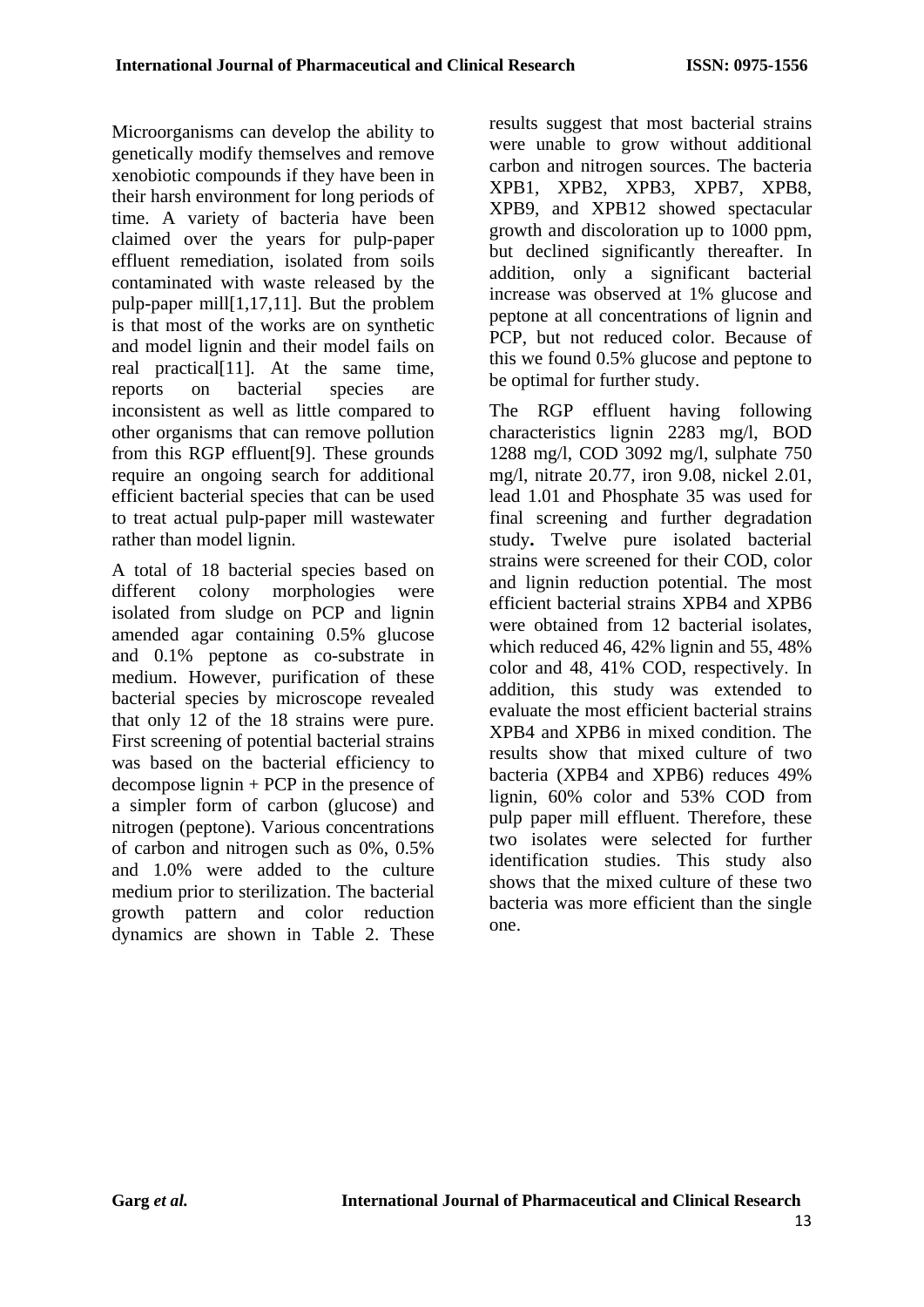| <b>Strains</b>   | Different concentration of Lignin and PCP |                                                     |            |          |                        |           |          |            |           |          |            |          |          |           |         |
|------------------|-------------------------------------------|-----------------------------------------------------|------------|----------|------------------------|-----------|----------|------------|-----------|----------|------------|----------|----------|-----------|---------|
| codes            | $500$ ppm                                 |                                                     |            |          | 1500 ppm<br>$1000$ ppm |           |          | $2000$ ppm |           |          | $2500$ ppm |          |          |           |         |
|                  |                                           | Different concentration of glucose and Peptones (%) |            |          |                        |           |          |            |           |          |            |          |          |           |         |
|                  | 0%                                        | 0.5%                                                | 1%         | 0%       | 0.5%                   | 1%        | 0%       | 0.5%       | 1%        | 0%       | 0.5%       | 1%       | 0%       | 0.5%      | 1%      |
| XPB1             | $-/-$                                     | $+++/****$                                          | $+++/***$  | $-/-$    | $+++/*$ **             | $+++/***$ | $-/-$    | $+++/$ **  | $++$ /*   | $-/-$    | $^{+/*}$   | $++/-$   | $-/-$    | $-/-$     | $-/-$   |
| XPB <sub>2</sub> | $-/-$                                     | $+++/*$ **                                          | $+++/***$  | $-/-$    | $+++/***$              | $+++/***$ | $-/-$    | $+++/$ **  | $++$ /*   | $-/-$    | $++$ /**   | $++$ /*  | $-/-$    | $-/-$     | $-/-$   |
| XPB3             | $-/-$                                     | $+++/****$                                          | $+++$ /*** | $-/-$    | $+++/$ **              | $+++/***$ | $-/-$    | $+++/****$ | $++$ /*   | $-/-$    | $+++/$ **  | $+/-$    | $-/-$    | $-/-$     | $-/-$   |
| XPB4             | $++$ /**                                  | $+++/***$                                           | $+++/***$  | $++$ /** | $+++/***$              | $+++/**$  | $++$ /** | $+++/***$  | $+++/**$  | $++$ /** | $+++/***$  | $+++/**$ | $++$ /** | $+++/***$ | $+++/*$ |
| XPB5             | $-/-$                                     | $+++/***$                                           | $+++/*$ ** | $-/-$    | $+++$ /***             | $+++/**$  | $-/-$    | $+++/$ **  | $+$ /*    | $-/-$    | $^{+/*}$   | $+/-$    | $-/-$    | $-/-$     | $-/-$   |
| XPB6             | $++$ /**                                  | $+++/***$                                           | $+++/***$  | $++$ /** | $+++/***$              | $+++/***$ | $++$ /** | $+++/***$  | $+++/**$  | $++$ /** | $+++/****$ | $+++/**$ | $++$ /*  | $++$ /**  | $++$ /* |
| XPB7             | $-/-$                                     | $+++/****$                                          | $+++/*$ ** | $-/-$    | $+++/$ **              | $+++/***$ | $-/-$    | $++$ /*    | $++$ /*   | $-/-$    | $^{+/*}$   | $^{+/*}$ | $-/-$    | $-/-$     | $-/-$   |
| XPB8             | $-/-$                                     | $+++/****$                                          | $+++/****$ | $-/-$    | $+++/$ **              | $+++/***$ | $-/-$    | $+++/***$  | $++$ /*   | $-/-$    | $++/-$     | $+/-$    | $-/-$    | $-/-$     | $-/-$   |
| XPB9             | $-/-$                                     | $+++/****$                                          | $+++/***$  | $-/-$    | $+++/*$ **             | $+++/***$ | $-/-$    | $+++/$ **  | $+++/*$   | $-/-$    | $+/-$      | $+/-$    | $-/-$    | $-/-$     | $-/-$   |
| XPB10            | $+$ /*                                    | $+++/***$                                           | $+++/***$  | $+/*$    | $+++/*$ **             | $+++/$ ** | $+/-$    | $+++/***$  | $+++/$ ** | $+/-$    | $++$ /*    | $++$ /*  | $-/-$    | $-/-$     | $-/-$   |
| XPB11            | $+$ /*                                    | $+++/*$ **                                          | $+++/*$ ** | $+$ /*   | $+++/*$ **             | $+++/***$ | $-/-$    | $+++/$ **  | $+++/*$   | $-/-$    | $++$ /*    | $++$ /*  | $-/-$    | $-/-$     | $-/-$   |
| XPB12            | $-/-$                                     | $+++/****$                                          | $+++/****$ | $-/-$    | $+++/****$             | $+++/***$ | $-/-$    | $+++/***$  | $+$ /*    | $-/-$    | $+/-$      | $+/-$    | $-/-$    | $-/-$     | $-/-$   |

#### **Table 2: Screening of tolerance pattern of bacterial isolates with and without glucose**

*+: poor growth; ++: moderate growth; +++luxuriant growth; \*: poor decolorization (<20%); \*\*: moderate decolorization (20-50%); \*\*\*Good decolorization (50-70%); -/-: no growth no declolorization*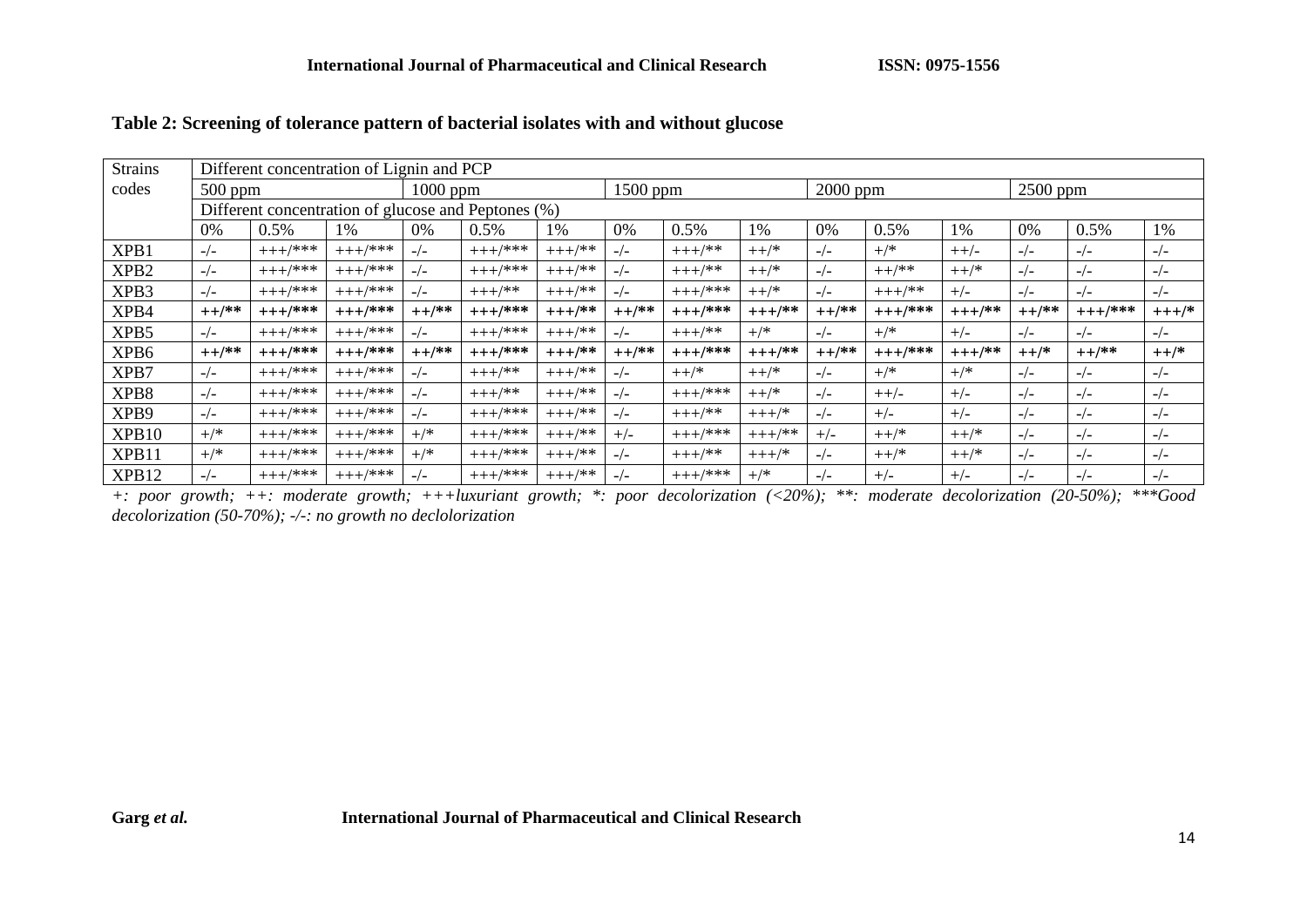### **Biochemical identification of screened bacteria:**

An interesting thing has emerged for the bacteria code XPB4. The colony of XPB4 bacterium appears red on nutrient agar medium but the color of this bacterium was not visualized on screening media containing lignin and phenol. This might be due to the selective pressure of lignin and PCP on the bacteria. Furthermore, this XPB4 strain was motile, rod-shaped, and passed a Gram-negative test. The second bacterium coded XPB6 is showing a creamy nature in the colony and no sign of any pigmentation. This XPB4 strain was non-pigmented that produced motile, rodshaped bacteria. The details of the biochemical testing of bacteria XBP4 and XBP6 are given in Table 3**.** Finally on the basis of biochemical test both bacteria XBP4 and XBP6 were identified as *Serratia marcescens* and *Bacillus megaterium* respectively.

### **Degradation experiment:**

During the course of degradation, both bacterial strains showed steady growth up to the fourth day. However, the cfu number of the co-culture was dominated over single bacterium. Initially, *Serratia marcescens* showed a slow growth rate but a continuous log phase that came to dominate *Bacillus megaterium* after the 5th day (Figure 1A). The basis for the success of these investigated bacteria may be due to the production of laccases and peroxidases that are used for ligninolytic activity. *S. marcescens* is known to production of laccase enzyme and its activity is positively related with mineralization or degradation of lignin and its derivatives[23]. Several authors have reported that *Bacillus* sp. has shown good potential for the degradation of paper effluent and different toxic pollutants<sup>[25]</sup>. However, the possibility of using these two organisms as co-cultures for biotreatment of paper mill effluents forming rayon grades paper has not been explored. In this study, the results showed that enzyme activities and bacterial growth were directly related, the maximum LiP activity was observed on day 4 when *Bacillus* was dominantly growing and the highest activity of laccases was observed on day 6 and 7 where growth of *S marcescans* was high (Figure 1B). Therefore, in this study, enzyme activity was found to be related to growth with peroxidase activity first followed by laccase. Data obtained from co-culture treatments, the presence of each bacterial strain in the culture medium showed a cumulative growth effect on bacterial growth and reduced by various pollution parameters rather than inhibition. Despite the rapid growth of bacteria in the early stages of decay, there was less bleaching. This may be due to the use of a simpler form of carbon and nitrogen source available in the growth medium. But as soon as these simpler forms are depleted, bacterial starvation leaves no choice but to use lignin as a co-substrate. Hence lignin and color start to decline after 2 to 3 days. This study was consistent with the cometabolic mechanism in fungal degradation of pulp paper mill effluent, which has also been reported by various authors[26].

A change in pH towards acidic conditions was noted during the initial 1 to 2 days of degradation, indicating the utilization of the simpler form of carbon sources present in the medium by bacterial co-culture. Because simpler carbon sources give a different acidic by-product at the end of the carbon cycle, the pH is lower in the early days[25]. As the carbon source is depleted, the pH of the medium will shift towards higher, facilitating lignin mineralization because lignin is soluble at higher pH. This is the reason that the reduction of lignin starts after 2 days (Figure 2 A). Overall, the reductions of COD, color and BOD after bacterial co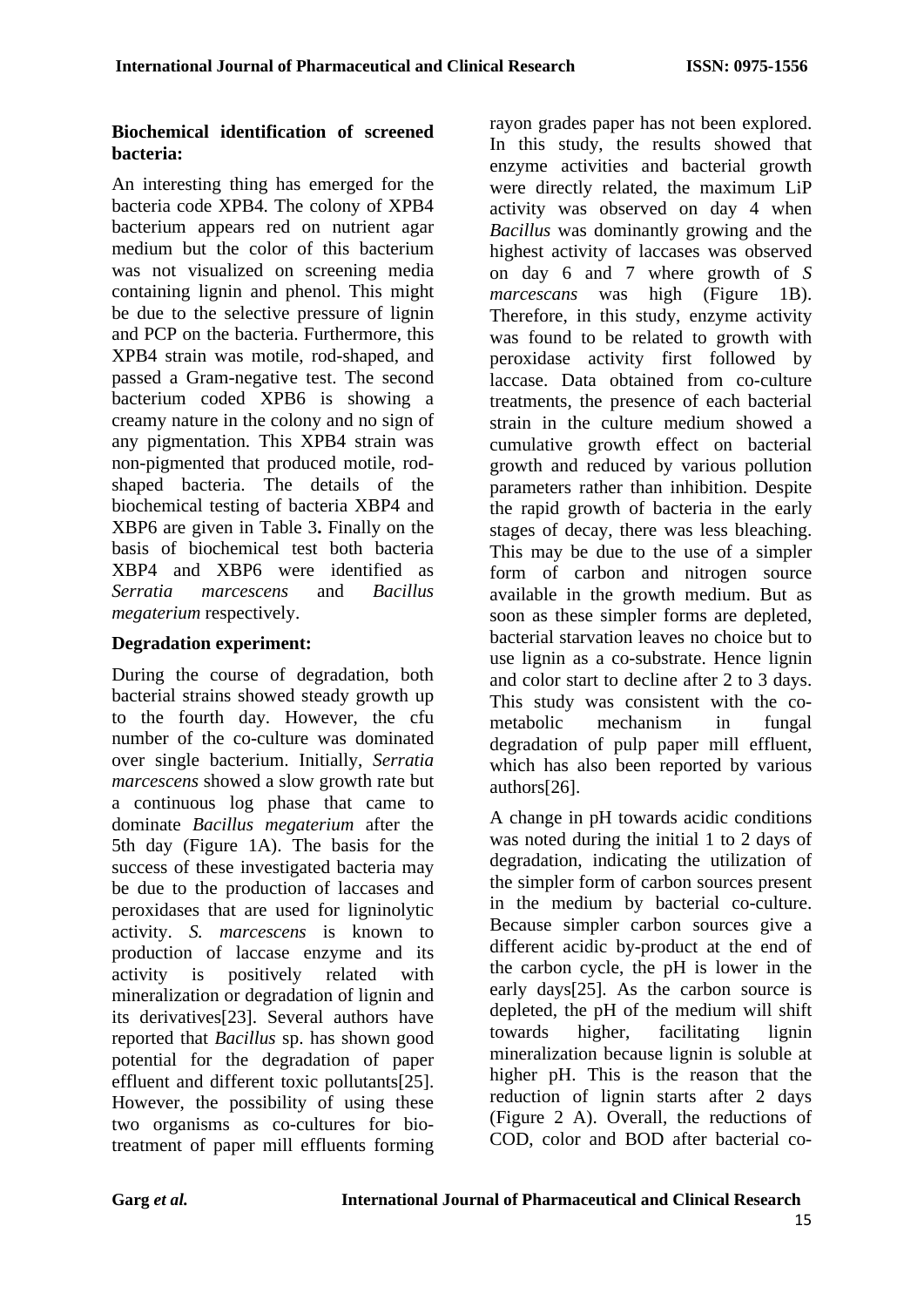culture treatment were 91.6%, 76% and 85.8%, respectively. This reduction after bacterial co-culture treatment can be attributed to the removal of complex colored compounds and other organic and inorganic substances present in the pulp paper mill effluent to meet nutritional requirements.

The BOD/COD ratio was also evaluated in this study (Figure 2B). The lower BOD/COD ratio is basically due to the presence of higher molecular weight compounds, i.e. lignin and its derivatives

that contribute more to COD and color rather than BOD[16]. A low BOD/COD ratio (about 0.4) was observed in untreated (control) paper mill effluents. In this study we evaluate the BOD/COD ratio at the end of the experiment, with this ratio increasing to 42% (0.4 to 0.7). This increase of BOD/COD indicates that the complex compound contributing to COD was decreasing more. This means that industrial effluents, which were partly or at low levels earlier, can now be easily degraded.



**Figure 1: Bacterial growth dynamics (A) and Enzyme activity (B) (Peroxidase and Laccase) during time course of bacterial treatment study.** 

**Garg** *et al.* **International Journal of Pharmaceutical and Clinical Research**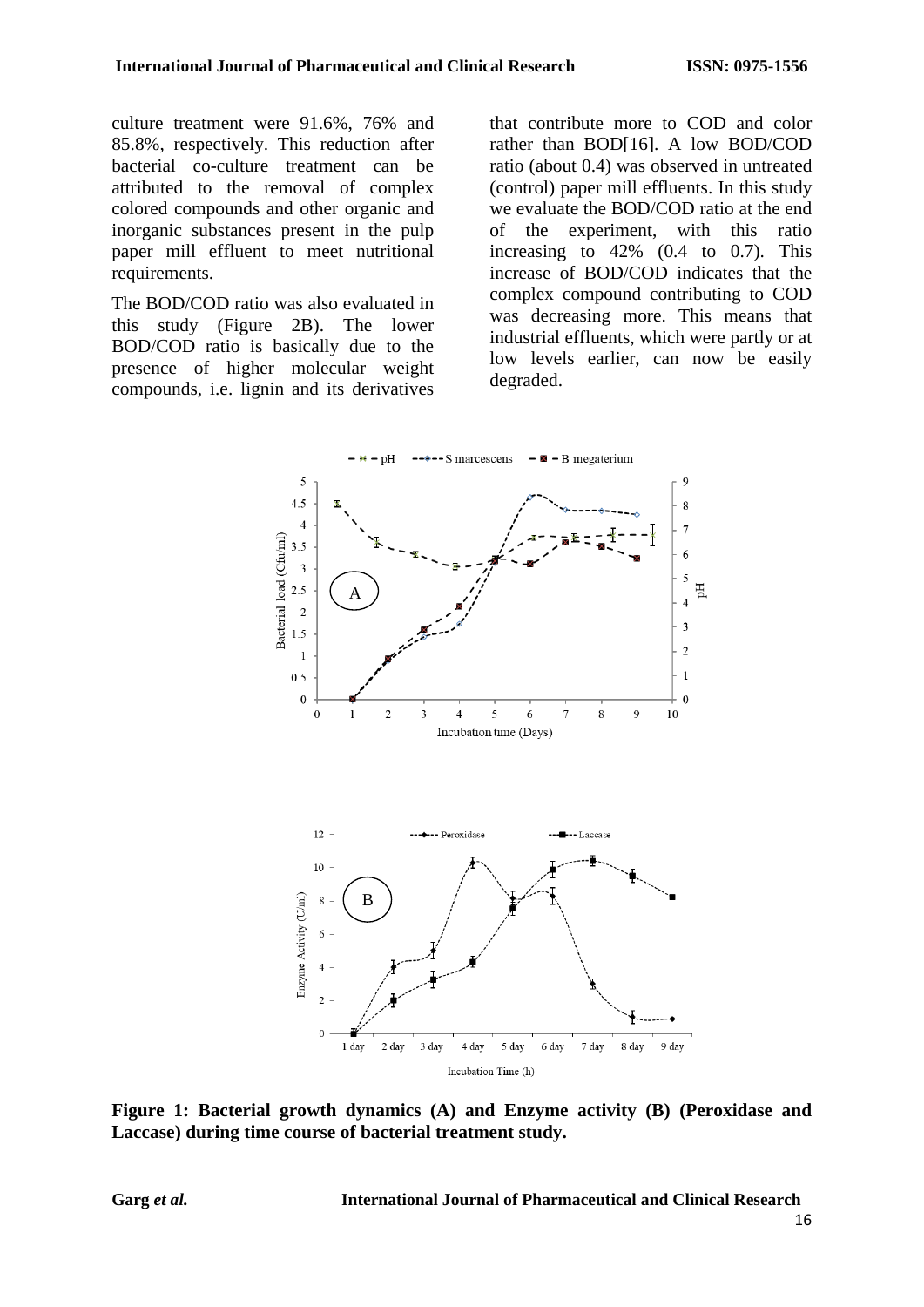

**Figure 2: Reduction of pollution parameters Lignin and color (A) and COD, BOD (B) during time course of degradation study**

#### **Characterization of EDCs by HPLC and GC-MS before and after bacterial co-culture treatment:**

In this study three samples were extracted from pulp paper mill effluents; the first was from untreated effluent, the second and third were from bacterial treated samples on the 5th day and the last day of the experiment, which was on the 9th day.

The reduction in pollution parameters was finally confirmed by HPLC analysis. HPLC of bacterially treated samples shows reduction as well as shifting of peaks as compared to untreated control (Figure 3). This decrease of HPLC peaks indicates a reduction or degradation with minor biotransformation. Furthermore, a significant reduction in terms of color intensity of the final effluents was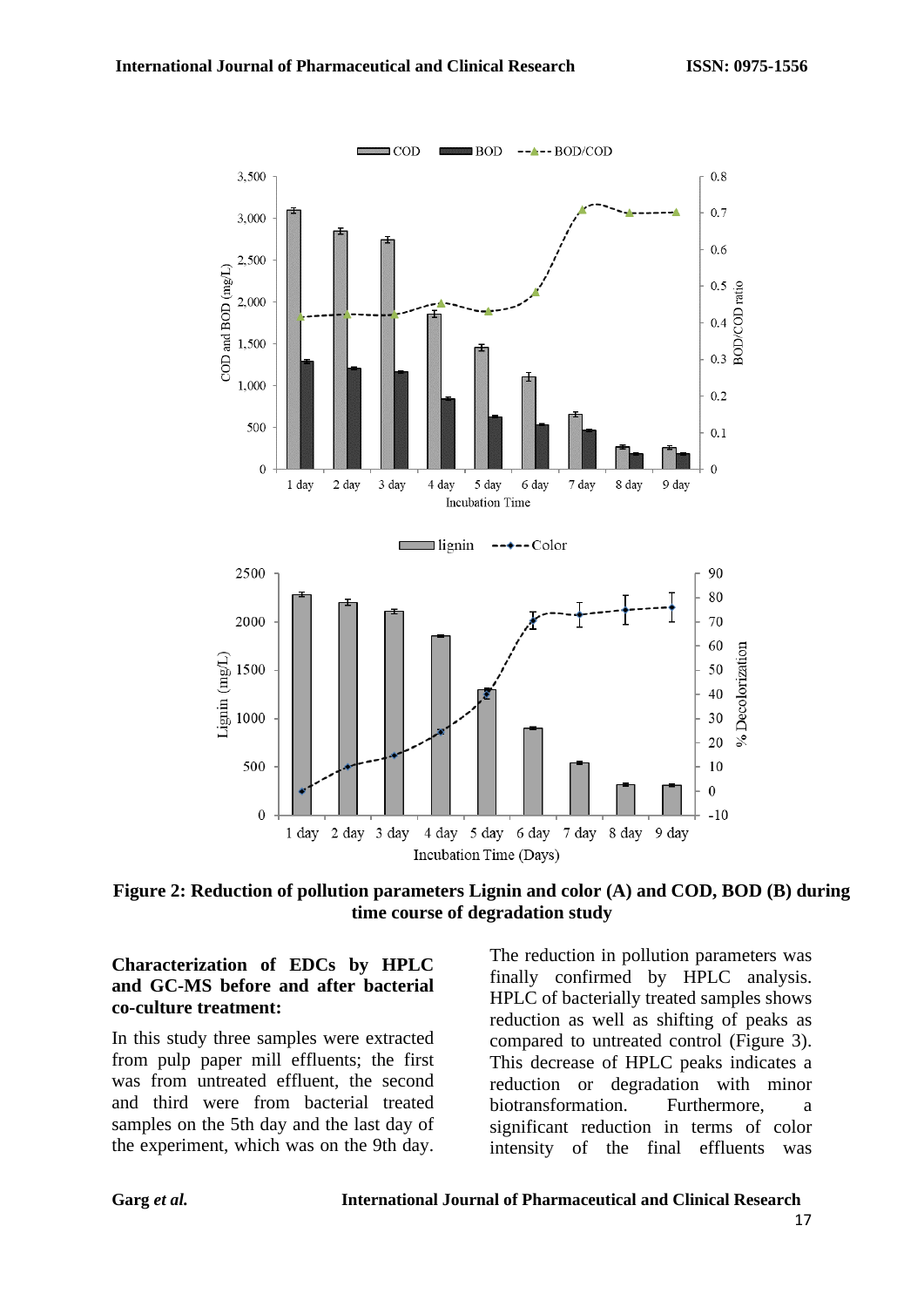observed after bacterial treatment, clearly suggesting that isolated bacteria degrade lignin and its derivatives by ligninolytic action[25].

In recent years, scientists have characterized a range of metabolic products of paper flux. Some workers claim that certain metabolic compounds have endocrine disrupting properties[18,22]. To confirm the degradation and identification of a variety of metabolic products that may have EDC properties, control and bacterial treated samples were analyzed with the help of GC-MS. GC-MS analysis of the untreated control sample showed prominent peaks between 9 and 29 retention times (RTmin) (Supplementary material), and the details of the compounds generated after bacterial treatment of the final effluent are listed in Table 4.

The GCMS results showed a significant qualitative and quantitative difference in the pattern of compounds obtained after bacterial treatment of the final effluent compared to the control sample. The total ion chromatogram (TIC) of the bacterially treated sample showed a heavier consumption of the compounds as compared to its untreated control sample. This consumption of compounds after bacterial treatment indicates that the developed co-culture has a strong potential to utilize the carbon, nitrogen and components of this final flux as the sole source of energy. Several compounds which are in aromatic in nature were detected in the untreated control sample, such as phenol 2-methoxy (guaiacol) (RT 11.40 min), 2-hydroxymethyl cyclopropane carboxylic acid (12.01), 3 methoxyphenol ( $RT = 14.35$ ), phenol, 4ethyl -2-methoxy ( $RT = 15.1$ ), phenol, 2,6dimethoxy (RT = 15.9), benzene,  $1,2,3$ trimethoxy-5-methyl  $(RT = 17.7)$ , lowmolecular-weight of phenolic units of lignin as a derivative[1,25]. In addition to this finding, other workers have also reported more acid-type compounds than aldehyde and ketone-types to cause degradation of lignin[13].

Compounds such as 2-methoxy phenol, phenols, pentacholorophenol (RT=19.74), Phthalate and its derivative such as phthalic anhydride (RT=15.6) is produced after degradation of lignin. photodegradation of lignin. This result was consistent with[9] who worked on bacterial degradation of black liquor lignin. Phthalic anhydride is a phthalate derivative belonging to the class of endocrine disrupting chemicals. Some workers study on Phthalate and its derivatives and discovered that this compound is associated with decreased fertility, pregnancy loss and adverse obstetric outcomes[6,12].

GC-MS peaks showed that these EDCs compounds were removed after bacterial treatment. In addition, compounds such as ethanone,  $1-(-4-hydroxy-3.5$ dimethoxyphenyl)  $(RT = 19.8), 1,2$ benzenicarboxylic acid  $(RT = 26.01)$  were produced as new metabolites. On the other hand, compounds such as cholesterol trimethylsilyl ether (RT 23.56 min) remain unchanged. Cholesterol is the trimethylsilyl ether derivative agent used during the derivatization process. Thus, this bacterial co-culture showed potential application for bioremediation of rayon grade paper mill final effluent with high pollution load.

18

| Table 3: Biochemical characterization of screened bacterial strains |
|---------------------------------------------------------------------|
|---------------------------------------------------------------------|

| <b>Biochemical Tests</b> | <b>Strains Code</b> |                  |  |  |  |
|--------------------------|---------------------|------------------|--|--|--|
|                          | XRP4                | XBP <sub>6</sub> |  |  |  |
| Gram reaction            | Gram - ve           | $Gram + ve$      |  |  |  |
| capsule                  | -ve                 | -ve              |  |  |  |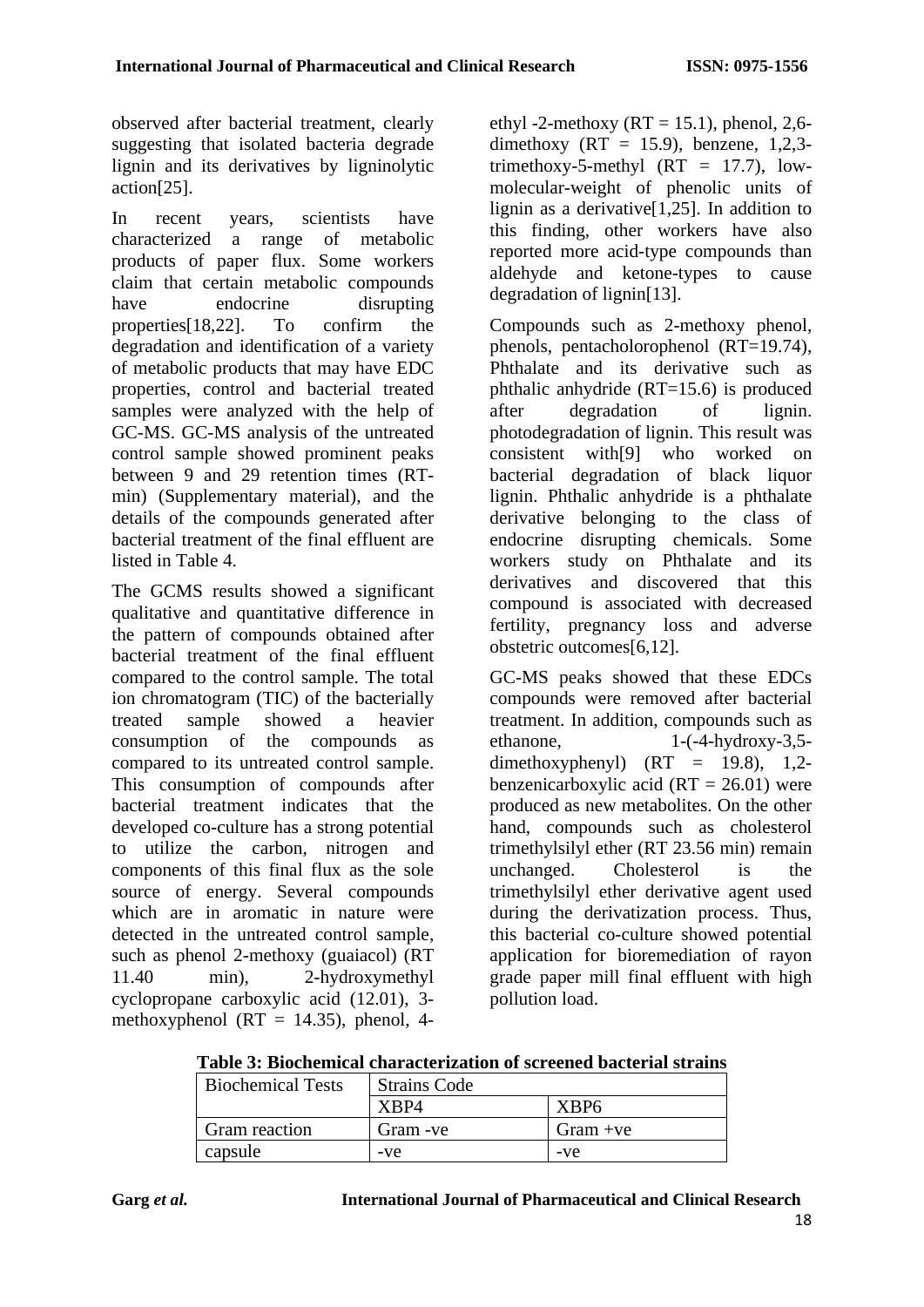| spore                             | -ve                                                       | $+ve$                           |
|-----------------------------------|-----------------------------------------------------------|---------------------------------|
| Shape                             | Rod                                                       | Rod                             |
| Motility                          | $+ve$                                                     | $+ve$                           |
| Catalase                          | $+ve$                                                     | $+ve$                           |
| Oxidase                           | $-ve$                                                     | $-ve$                           |
| $O/F$ test                        | Facultative anaerobes                                     | <b>Facultative anaerobes</b>    |
| Urea                              | $+ve$                                                     | $+ve$                           |
| H <sub>2</sub> S                  | $-ve$                                                     | $-ve$                           |
| Pigment                           | Red pigment + $ve$                                        | -ve                             |
| Citrate                           | $+ve$                                                     | -ve                             |
| Indole                            | -ve                                                       | -ve                             |
| <b>MR</b>                         | -ve                                                       | -ve                             |
| <b>VP</b>                         | $+ve$                                                     | $+ve$                           |
| Gelatin hydrolysis                | $+ve$                                                     | $+ve$                           |
| Gas production                    | Variable                                                  | $+ve$                           |
| <b>Acid Production</b>            | $+ve$                                                     | $+ve$                           |
| <b>Sugar fermentation</b>         |                                                           |                                 |
| Dextrose                          | $+ve$                                                     | $+ve$                           |
| Mannose                           | $+ve$                                                     | $+ve$                           |
| Sucrose                           | $+ve$                                                     | -ve                             |
| Mannitol                          | $+ve$                                                     | $+ve$                           |
| Trehalose                         | $+ve$                                                     | -ve                             |
| Dulcitol                          | -ve                                                       | -ve                             |
| Galactose                         | $+ve$                                                     | $+ve$                           |
| Arabinose                         | -ve                                                       | $+ve$                           |
| Xylose                            | -ve                                                       | $+ve$                           |
| Lactose                           | -ve                                                       | $+ve$                           |
| Raffinose                         | -ve                                                       | $-ve$                           |
| Sorbitol<br>$\bullet$ . $\bullet$ | $+ve$<br>$\sim$ 100 $\sim$<br>$\sim$ $\sim$ $\sim$ $\sim$ | $-ve$<br>$\sim$<br>$\mathbf{r}$ |

+ve=positive, -ve=Negative; O-Oxidative, F-fermentative

| Table 4: Identified compounds of before and after bacterial treatment of pulp paper |
|-------------------------------------------------------------------------------------|
| mill effluent.                                                                      |

| S              | <b>COMPOUNDS</b>                                      | <b>RT</b> | <b>Contro After</b> |                          | <b>gt</b><br>$5t$ After |
|----------------|-------------------------------------------------------|-----------|---------------------|--------------------------|-------------------------|
| no.            |                                                       |           |                     | day                      | day                     |
| $\mathbf{1}$   | Acetamide, n-(beta,-merceptoethyl)-                   | $10.51 -$ |                     | $+$                      |                         |
| $\overline{2}$ | Propane, 2,2-bis(ethylthio)-                          | $10.5\pm$ |                     |                          |                         |
| $\overline{3}$ | Silane, ethoxytrimethyl-                              | 11.0      |                     | $^{+}$                   |                         |
| $\overline{4}$ | Triacetone triperoxide (tatp)                         | $11.14 +$ |                     | $\overline{\phantom{0}}$ |                         |
| 5              | Acetamide, 2-(2-hydroxyethoxy)-                       | $11.40 +$ |                     | $^{+}$                   |                         |
| 6              | Acetic acid                                           | 11.4      |                     |                          | $^{+}$                  |
| $\overline{7}$ | Silane, (1,4-dioxan-2-yloxy)trimethyl                 | 11.91     |                     | $^{+}$                   |                         |
| 8              | 2-hydroxymethyl cyclopropane carboxylic acid $12.0$ + |           |                     |                          |                         |
|                | methyl ester                                          |           |                     |                          |                         |
| 9              | 2-Methoxyphenol trimethylsilyl ester                  | $14.31 +$ |                     |                          |                         |
| $\overline{0}$ | Phenol, 4-ethyl-2-methoxy-                            | 15.10     | $+$                 |                          |                         |
| 11             | Phthalic anhydride                                    | 15.69     |                     |                          |                         |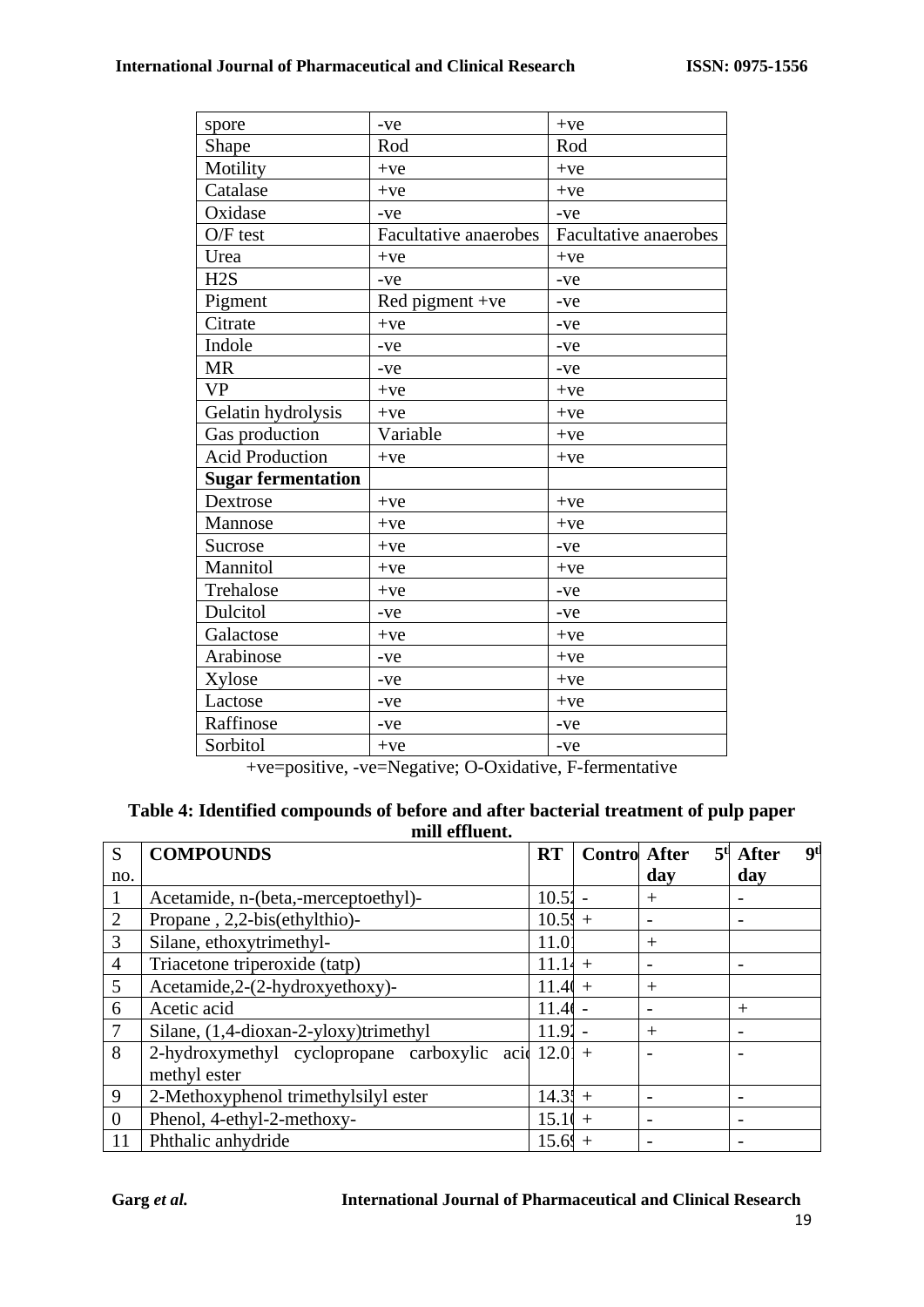| 12 | Phenol, 2, 6-dimethoxy                                 | $15.9! +$         |        | $\frac{1}{2}$            | $\frac{1}{2}$  |
|----|--------------------------------------------------------|-------------------|--------|--------------------------|----------------|
| 13 | Ethanol, 2-propoxy                                     | $16.01 +$         |        | $\overline{a}$           | $\overline{a}$ |
| 14 | Pyridinium, 1-amino-4methyl-, hydroxide,               | $16.6' -$         |        | $\boldsymbol{+}$         | $\overline{a}$ |
| 15 | Ethanone, 1-(-4-hydroxy, 3-methoxyphenyl)              | $17.5' +$         |        | $\overline{a}$           | $\overline{a}$ |
| 16 | Benzene, 1, 2, 3-trimethoxy-5-methyl-                  | 17.7'             | $+$    | $\overline{a}$           | $\overline{a}$ |
| 17 | Pentachlorophenol                                      | $19.74 +$         |        | $\overline{\phantom{0}}$ | $\overline{a}$ |
| 18 | Ethanone, 1-(-4-hydroxy-3,5-dimethoxyphenyl)-          | 19.8 <sub>1</sub> |        | $\overline{a}$           | $+$            |
| 19 | 5-Amino-2-methoxyphenol,                               | $19.9' +$         |        | $\overline{\phantom{0}}$ | $\overline{a}$ |
| 20 | Ethanone, 1-(-4-hydroxy-3,5-dimethoxyphenyl)           | $20.04 +$         |        | $\overline{a}$           | $\overline{a}$ |
| 21 | Benzeneacetic acid                                     | $20.10 +$         |        | $\overline{a}$           | $-$            |
| 22 | 1,2-Benzene dicarboxylic acid,                         | $20.91 +$         |        | $\ddot{}$                | $\overline{a}$ |
| 23 | Hexadecanoic acid                                      | $21.68 -$         |        | $\ddot{+}$               | $\overline{a}$ |
| 24 | Pyrrolo [1,2-a] pyrazine-1,4-dione                     | $21.84 -$         |        | $\overline{\phantom{0}}$ | $\ddot{}$      |
| 25 | Hexadecanoic acid                                      | $22.21 +$         |        | $\frac{1}{2}$            | $\ddot{}$      |
| 26 | Clionasterol acetate                                   | $22.61 -$         |        |                          | $\overline{a}$ |
| 27 | 1-Napthalenepropanol,                                  | 22.7'             | $\sim$ | $\overline{a}$           | $\ddot{}$      |
| 28 | Octadecane-1,2-diol, bis(trimethylsilyl) ether         | $23.01 -$         |        | $\overline{a}$           | $\overline{a}$ |
| 29 | Octadecanoic acid                                      | $23.29 +$         |        | $\overline{a}$           | $\ddot{}$      |
| 30 | Trimethylsilyl ester                                   | $23.56 -$         |        | $\overline{a}$           | $^{+}$         |
| 31 | Methoxycinnamic acid                                   | $24.5( +$         |        | $\overline{a}$           | $\overline{a}$ |
| 32 | Dotriacontane                                          | $24.6$ -          |        | $\overline{a}$           | $\overline{a}$ |
| 33 | Undecane, 3, 8-dimethyl-                               | $24.8'$ -         |        | $\overline{a}$           | $\overline{a}$ |
| 34 | Docosane, 1, 22-dibromo-                               | $24.81 -$         |        | $\qquad \qquad +$        | $\overline{a}$ |
| 35 | Decane, 1-bromo-2-methyl-                              | $25.61 -$         |        | $\ddot{}$                | $\overline{a}$ |
| 36 | 1-Hexene, 3,5,5-trimethyl-                             | $26.0$            |        | $\overline{a}$           | $\overline{a}$ |
| 37 | 1,2-Benzenedicarboxylic acid,                          | $26.01 +$         |        | $\qquad \qquad -$        | $\! + \!$      |
| 38 | Thiazole, 2-(-thienyl)-                                | $26.09 -$         |        | $\boldsymbol{+}$         | $\overline{a}$ |
| 39 | acid, 2, 3-bis[(trimethylsilyl)<br>Hexadecanoic<br>oxy | $26.11 -$         |        | $\overline{a}$           | $+$            |
|    | propyl ester                                           |                   |        |                          |                |
| 40 | Phthalic acid bis (7-methyloctyl) ester                | $26.44 -$         |        | $\boldsymbol{+}$         | $\overline{a}$ |
| 41 | Triacontane                                            | $27.30 -$         |        | $\overline{a}$           | $\overline{a}$ |
| 42 | Heptacosane                                            | $27.31 -$         |        | $\ddot{}$                | $\overline{a}$ |
| 43 | Tetradecane, 2,5-dimethyl-                             | $28.31 -$         |        | $\overline{a}$           | $\overline{a}$ |
| 44 | Pentatriacontane                                       | $28.34 -$         |        | $\ddot{}$                | $\overline{a}$ |
| 45 | Hexadeca-2,6,10,14- tetraen-                           | $28.59 -$         |        | $\overline{a}$           | $\overline{a}$ |
| 46 | Squalene                                               | $28.61 +$         |        | $\overline{a}$           | $\overline{a}$ |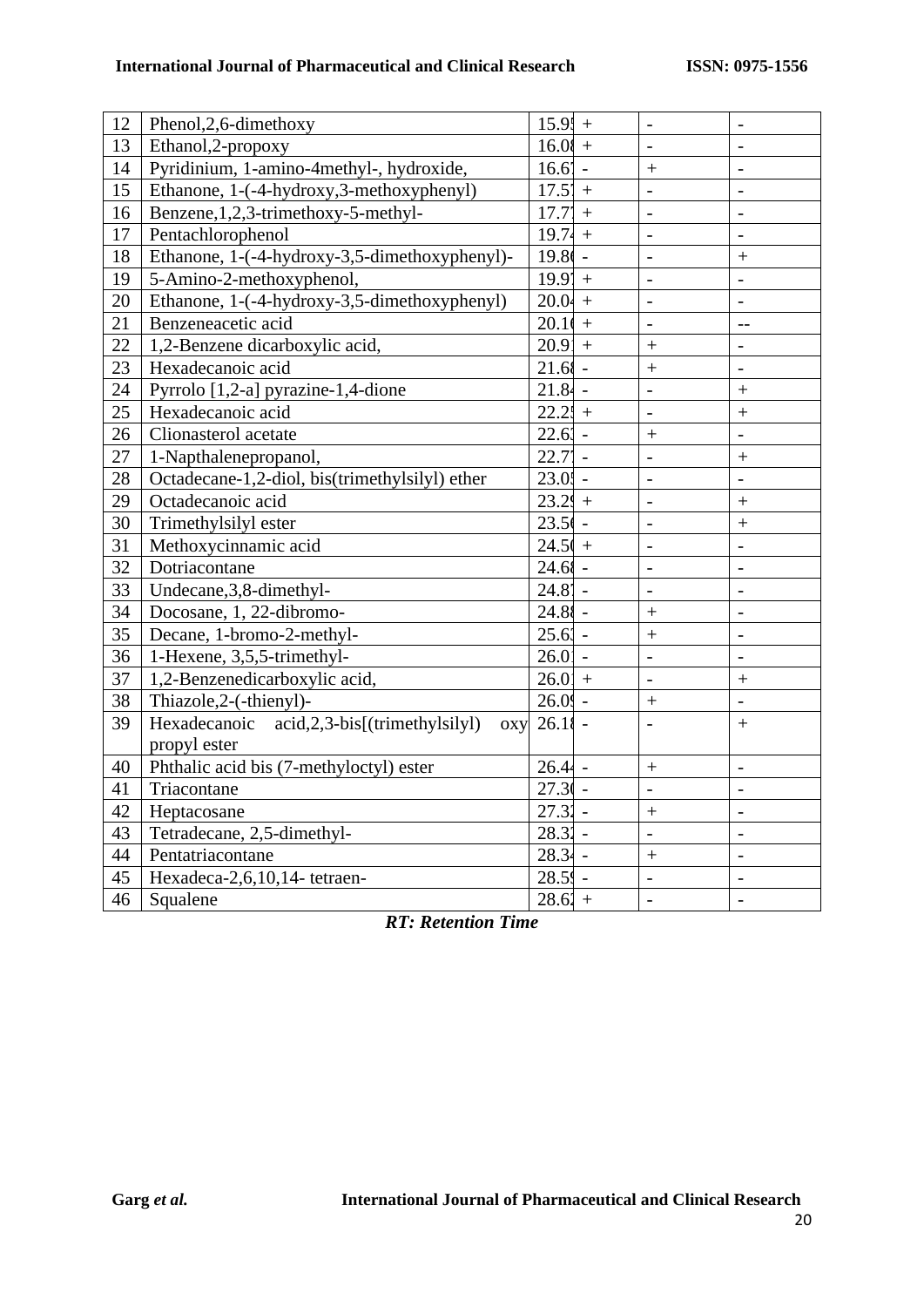

**Figure 3: HPLC analysis of control and bacterial treated RGP effluent samples**

#### **Toxicity assessment (genotoxicity) for confirmation of reduction of different EDCs present in RGP effluent:**

The comet assay, also known as single cell gel electrophoresis, is a simple but very sensitive technique for measuring brakeage of DNA stand. In this study, comet assay elucidated that DNA break down upon exposure to various chemicals extracted from untreated and bacterial treated pulp paper mill effluent. We have used medium control (Table 5). The medium control is used to observe the effect of process of single cell gel electrophoresis. The untreated paper mill effluent shows higher toxicity which expressed in terms of olive tail moment (OTM) and percent (%) tail DNA  $(6.13\pm0.27$  and  $20.31\pm1.08$ ). This genotoxic nature of untreated paper mill effluent may be due to high load of EDCs which are present in untreated paper effluent. For example chlorophenols, Phthalate derivatives has high carcinogenic and mutagenic effect and may cause toxicity to living beings[18]. On other hand, heavy metals like Chromium, cadmium, arsenic also influence the toxicity at genetic level. After bacterial treatment the OTM and percent % tail DNA was reduces up to 55.4% and 43.87%. This reduction in genotoxicity indicated reduction of EDCs present in paper mill effluent.

21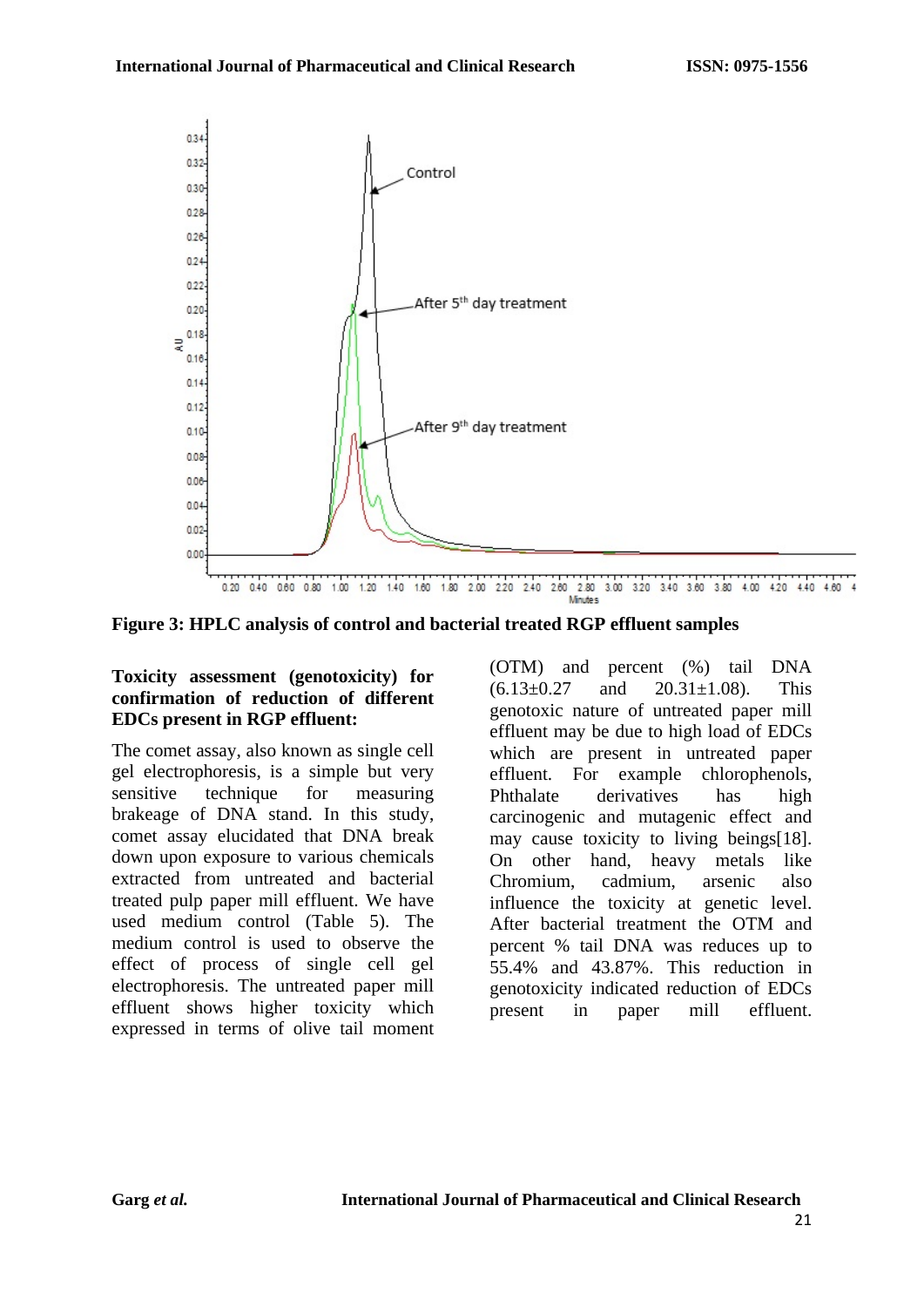| Samples                                             |                  | Tail DNA (%)   OTM (Arbitrary unit) |
|-----------------------------------------------------|------------------|-------------------------------------|
| Medium control                                      | $6.04 \pm 0.11$  | $0.28^a \pm 0.04$                   |
| Un treated paper mill effluent                      | $20.31 \pm 1.08$ | $6.13^{b} \pm 0.27$                 |
| Bacterial treated sample after 5 <sup>th</sup> days | $12.88 \pm 1.18$ | $4.08^{\circ}$ ±0.11                |
| Bacterial treated sample after 9 <sup>th</sup> days | $11.4 \pm 0.82$  | $2.73^{\rm d}$ ±0.7                 |
| <b>Total reduction</b>                              | 43.87%           | 55.4%                               |

**Table 5: Genotoxicity of untreated and bacterial treated RGP effluent**

Different alphabets showing significant variation in separate column; significance was calculated by ANOVA followed by post hoc tukey test.

### **Conclusion:**

Finally, this study concluded that the isolated bacteria have potential to remove different toxic pollutants in mixed condition rather than single culture. The developed bacterial strains were identified as *Serratia marcescens* and *Bacillus megaterium* on the basis of primary and secondary biochemical test. These two bacteria *Serratia marcescens* and *Bacillus megaterium* capable for more than 76% reduction of color and 91% of COD of RGP effluent. The HPLC and GC-MS analysis reveals that toxic pollutants removed by develop bacterial co-culture. Finally, the toxicity analysis of bacterial treated samples by the help of comet assay reveals that toxic pollutants present in paper mill effluent was removed after bacterial treatment.

### **Acknowledgement:**

Authors would like to thank all the laboratory staff of department of Biotechnology, Singhania University, Jhunjhunu distic, Rasjasthan.

### **Reference:**

- 1. Abhishek, A., Dwivedi, A., Tandan, N. and Kumar, U. Comparative bacterial degradation and detoxification of model and kraft lignin from pulp paper wastewater and its metabolites. Applied Water Science, 2017:7(2), 757-767.
- 2. Ali, M. and Sreekrishnan, T.R. Aquatic toxicity from pulp and paper mill

effluents: a review. Advances in environmental

research, 2001:5(2),175-196.

- 3. APHA, Standard Methods for the Examination of Water and Wastewater, twenty-second ed. American Public Health Association, Washington, DC:2005.
- 4. Bureau of Indian standard (BIS), Indian standard specification for drinking water. New Delhi, India. BIS publication No. IS: 10500:2005.
- 5. Castro, A.J.G., Baptista, I.E., de Moura, K.R.S., Padilha, F., Tonietto, J., de Souza, A.Z.P., Soares, C.H.L., Silva, F.R.M.B. and Van Der Kraak, G. Exposure to a Brazilian pulp mill effluent impacts the testis and liver in the zebrafish. Comparative Biochemistry and Physiology Part C: Toxicology & Pharmacology, 2018:206,41-47.
- 6. Chamorro, S., Pozo, G., Jarpa, M., Hernández, V., Becerra, J. and Vidal, G. Monitoring endocrine activity in kraft mill effluent treated by aerobic moving bed bioreactor system. Water Science and and Technology, 2010:62(1),154-161.
- 7. Chandra, R. and Abhishek, A. Bacterial decolorization of black liquor in axenic and mixed condition and characterization of metabolites. Biodegradation, 2011:22( 3),603-611.
- 8. Chandra, R. and Singh, R. Decolourisation and detoxification of rayon grade pulp paper mill effluent by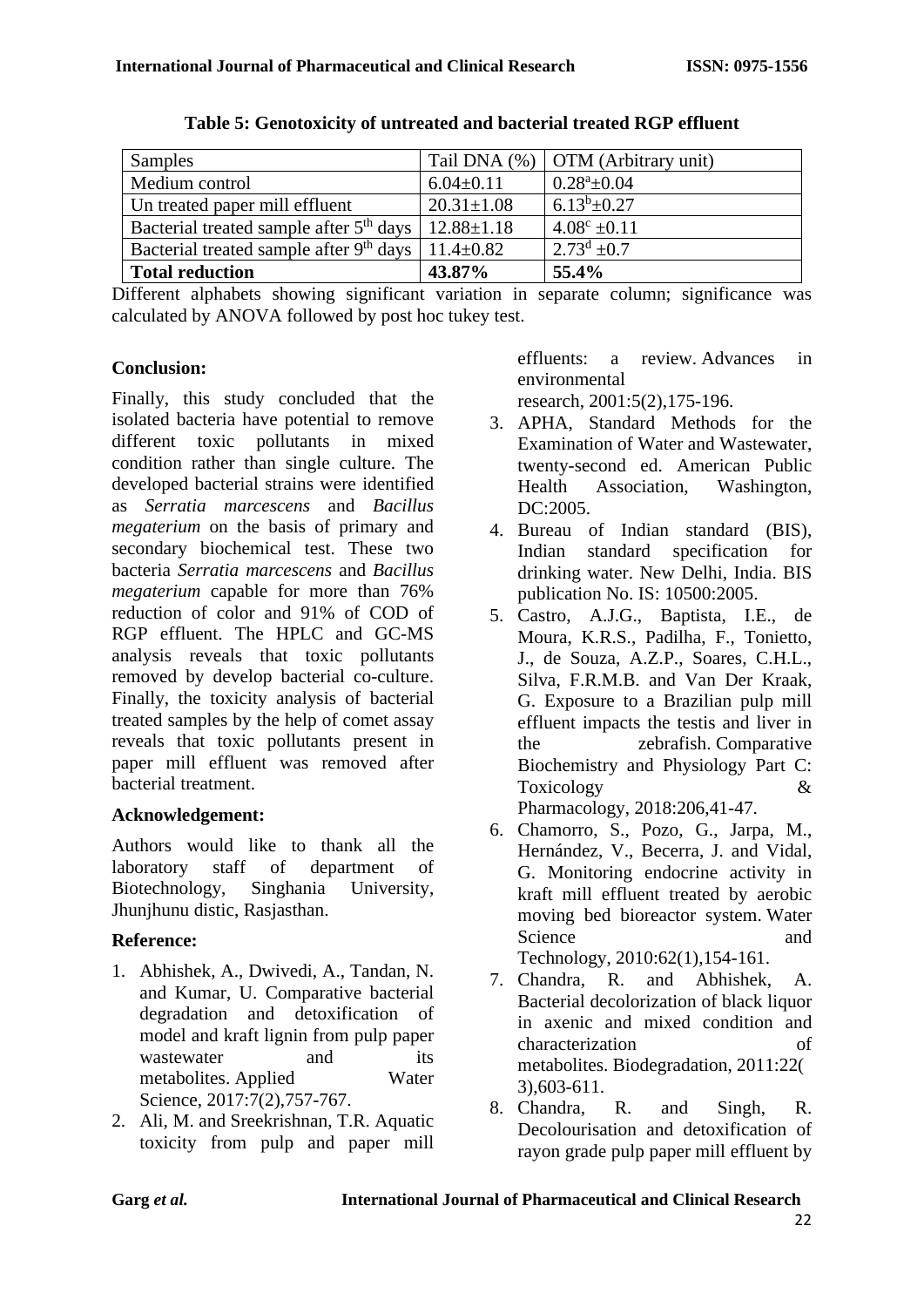mixed bacterial culture isolated from pulp paper mill effluent polluted site. Biochemical Engineering Journal, 2012:61,49-58.

- 9. Chandra, R., Abhishek, A. and Sankhwar, M. Bacterial decolorization and detoxification of black liquor from rayon grade pulp manufacturing paper industry and detection of their metabolic products. Bioresource technology, 2011:102(11), 6429-6436.
- 10. Chen, Y., Chai, L., Tang, C., Yang, Z., Zheng, Y., Shi, Y. and Zhang, H. Kraft lignin biodegradation by Novosphingobium sp. B-7 and analysis of the degradation process. Bioresource Technology, 2012:123,682-685.
- 11. Das, A., Paul, T., Halder, S.K., Jana, A., Maity, C., Mohapatra, P.K.D., Pati, B.R. and Mondal, K.C. Production of cellulolytic enzymes by Aspergillus fumigatus ABK9 in wheat bran-rice straw mixed substrate and use of cocktail enzymes for deinking of waste office paper pulp. Bioresource technology, 2013:128,290-296.
- 12. Grindler, N.M., Vanderlinden, L., Karthikraj, R., Kannan, K., Teal, S., Polotsky, A.J., Powell, T.L., Yang, I.V. and Jansson, T. Exposure to phthalate, an endocrine disrupting chemical, alters the first trimester placental methylome and transcriptome in women. Scientific reports, 2018:8(1),1-9.
- 13. Gupta, V.K., Minocha, A.K. and Jain, N. Batch and continuous studies on treatment of pulp mill wastewater by Aeromonas formicans. Journal of Chemical Technology & Biotechnology: International Research in Process, Environmental & Clean Technology, 2001:76(6),547-552.
- 14. Haq, I., Kumar, S., Raj, A., Lohani, M. and Satyanarayana, G.N.V. Genotoxicity assessment of pulp and paper mill effluent before and after bacterial degradation using Allium

cepa

test. Chemosphere, 2017:169,642-650.

- 15. Jameel, A.A. and Sirajudeen, J. Risk assessment of physico-chemical contaminants in groundwater of Pettavaithalai Area, Tiruchirappalli, Tamilnadu–India. Environmental monitoring and assessment, 2006:123(1), 299-312.
- 16. Kreetachat, T., Damrongsri, M., Punsuwon, V., Vaithanomsat, P., Chiemchaisri, C. and Chomsurin, C. Effects of ozonation process on ligninderived compounds in pulp and paper mill effluents. Journal of Hazardous Materials, 2007:142(1-2),250-257.
- 17. Kumar, P. and Chandra, R. Decolourisation and detoxification of synthetic molasses melanoidins by individual and mixed cultures of Bacillus spp. Bioresource Technology, 2006:97(16).2096-2102.
- 18. LaRocca, J., Binder, A.M., McElrath, T.F. and Michels, K.B. The impact of first trimester phthalate and phenol exposure on IGF2/H19 genomic imprinting and birth outcomes. Environmental research, 2014:133.396-406.
- 19. Mäkelä, M., Hilden, K. and Kuuskeri, J. Fungal lignin-modifying peroxidases and H2O2-producing enzymes. In Encyclopedia of Mycology. Elsevier, 2020.
- 20. McMaster, M.E., Van Der Kraak, G.J. and Munkittrick, K.R. Exposure to bleached kraft pulp mill effluent reduces the steroid biosynthetic capacity of white sucker ovarian follicles. Comparative Biochemistry and Physiology Part C: Pharmacology, Toxicology and Endocrinology, 1995:112(2).169-178.
- 21. Munkittrick, K.R., McMaster, M.E., McCarthy, L.H., Servos, M.R. and Van Der Kraak, G.J. An overview of recent studies on the potential of pulp‐mill effluents to alter reproductive parameters in fish. Journal of